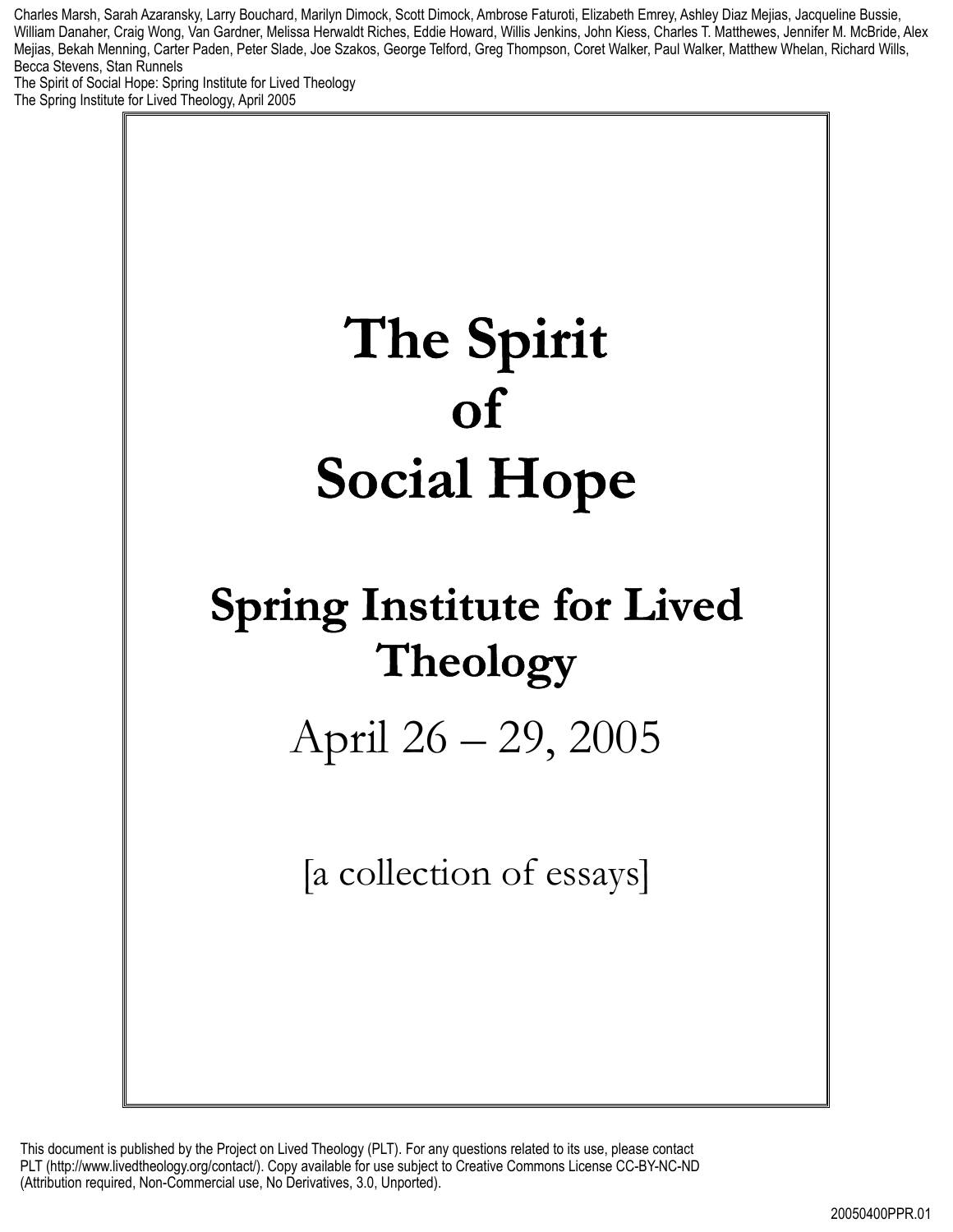### **Table of Contents**

| in alphabetical order by participants' last names |  |
|---------------------------------------------------|--|
|                                                   |  |
|                                                   |  |
|                                                   |  |
|                                                   |  |
|                                                   |  |
|                                                   |  |
|                                                   |  |
|                                                   |  |
|                                                   |  |
|                                                   |  |
| Melissa Herwaldt Riches15                         |  |
|                                                   |  |
|                                                   |  |
|                                                   |  |
|                                                   |  |
|                                                   |  |
|                                                   |  |
|                                                   |  |
|                                                   |  |
|                                                   |  |
|                                                   |  |
|                                                   |  |
|                                                   |  |
|                                                   |  |
|                                                   |  |
|                                                   |  |
|                                                   |  |
|                                                   |  |
|                                                   |  |
|                                                   |  |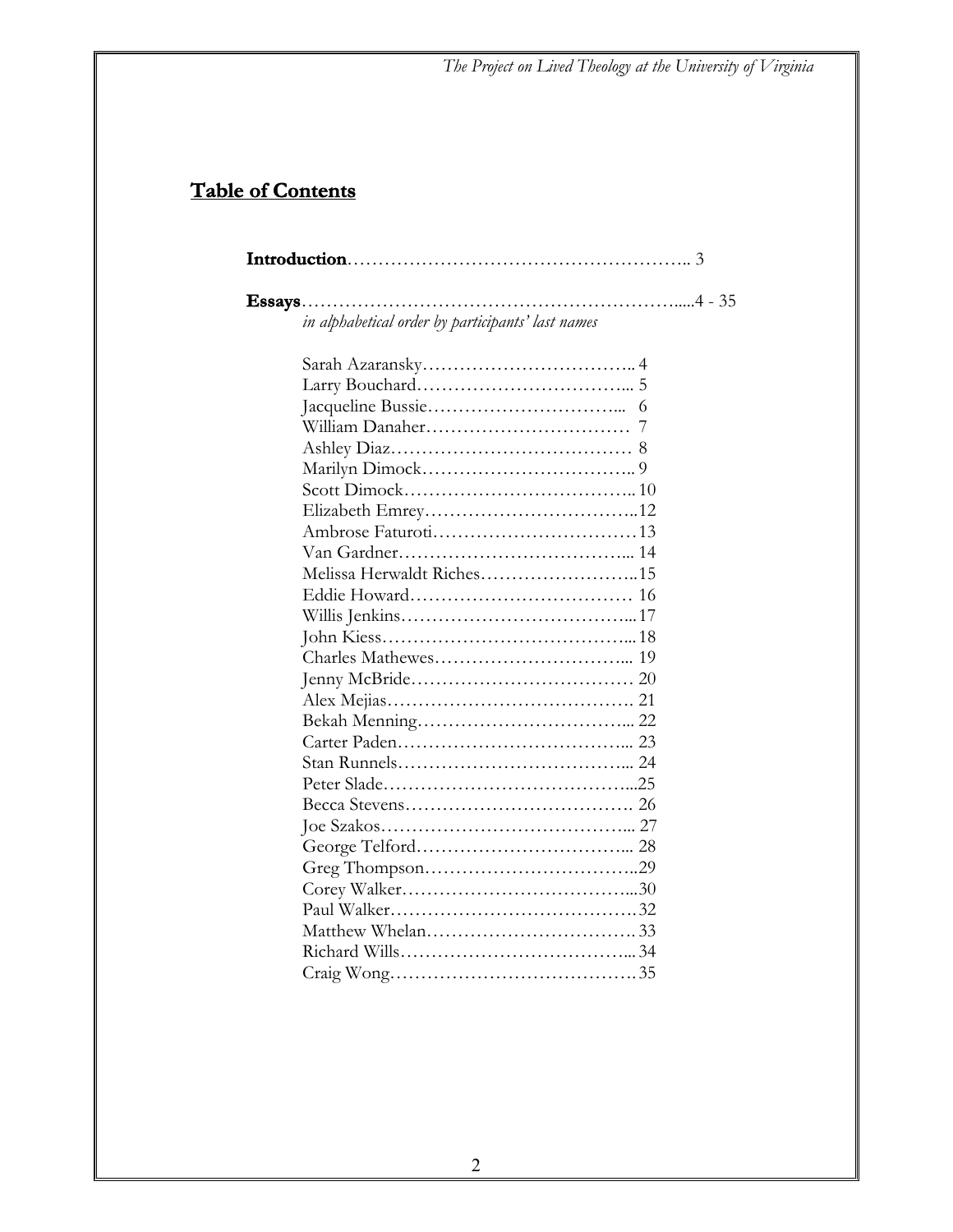#### **INTRODUCTION**

On behalf of the Project on Lived Theology at the University of Virginia, I welcome you to the first annual Spring Institute. I trust that our days together this week will not only be stimulating and instructive but also refreshing. Thank you very much for your willingness to take part in our inaugural gathering.

Over the past five years, as it has been housed in the Department of Religious Studies at this university, the Project on Lived Theology has been about the business of encouraging theologians and scholars of religion to embrace theological life as a form of public responsibility. At the same time, we have sought to include practitioners and activists in our research programs and events, not just as guests of the academic guild but as a vital part of theological conversation and formation, as performers of faith and sources of theological insight, and as friends. The participation of practitioners and community builders also shifts the focus of discussion from internecine theological and doctrinal debates (though these will certainly flare on occasion, as they should) to the concrete ways in which social hope and healing take shape in particular communities. Rarely do academics and activists, theologians and pastors, scholars of religion and community builders, sit down together and treat each other as equals, but we do so here. We have discerned a hunger among many scholars and practitioners for the opportunity to reconnect the enterprise of theology with the lived experience of particular communities; and it has been our mission to provide a public space in which that task can be pursued through intense and diverse collaboration. Welcome to this venture.

We take as our theme this year "The Spirit of Social Hope" and consider the Holy Spirit's liberating and energizing presence in human experience and in creation. One of the most exciting aspects of Jürgen Moltmann's work is the way it illuminates a path beyond the impasse of liberal and confessional theology, a path that begins with the reconnection of theology and lived experience. "The possibility of perceiving God in all things, and all things in God, is grounded theologically on an understanding of the Spirit of God as the power of creation and the wellspring of life." This is a most generous orthodoxy, encouraging a greater attunement to the Spirit's breadth and depth in experience and creation, an embodied spirituality grounded in the Triune God.

*The Source of Life*, which we are reading for the Institute, and the larger volume from which it is based, *The Spirit of Life*, are probing, carefully-developed theological studies, which, at the same time, have the remarkable effect of opening the reader to the world. Indeed it is that very gift of opening, and of being open, that identifies the shape of the Spirit's liberating and energizing presence in experience and creation. In exquisite detail and in sometimes ecstatic prose, Professor Moltmann shows us how the Spirit means freedom, healing, wholeness, generosity, hope. "If we are seized by the Spirit of the resurrection," he writes, "an undreamed-of love for life awakens in us."

I look forward to our conversations and exchanges this week, as we explore together how the Spirit of the resurrection and an undreamed-of love of life energize and sustain social hope and redemptive activity in the world.

#### **Charles Marsh, Director, Project on Lived Theology**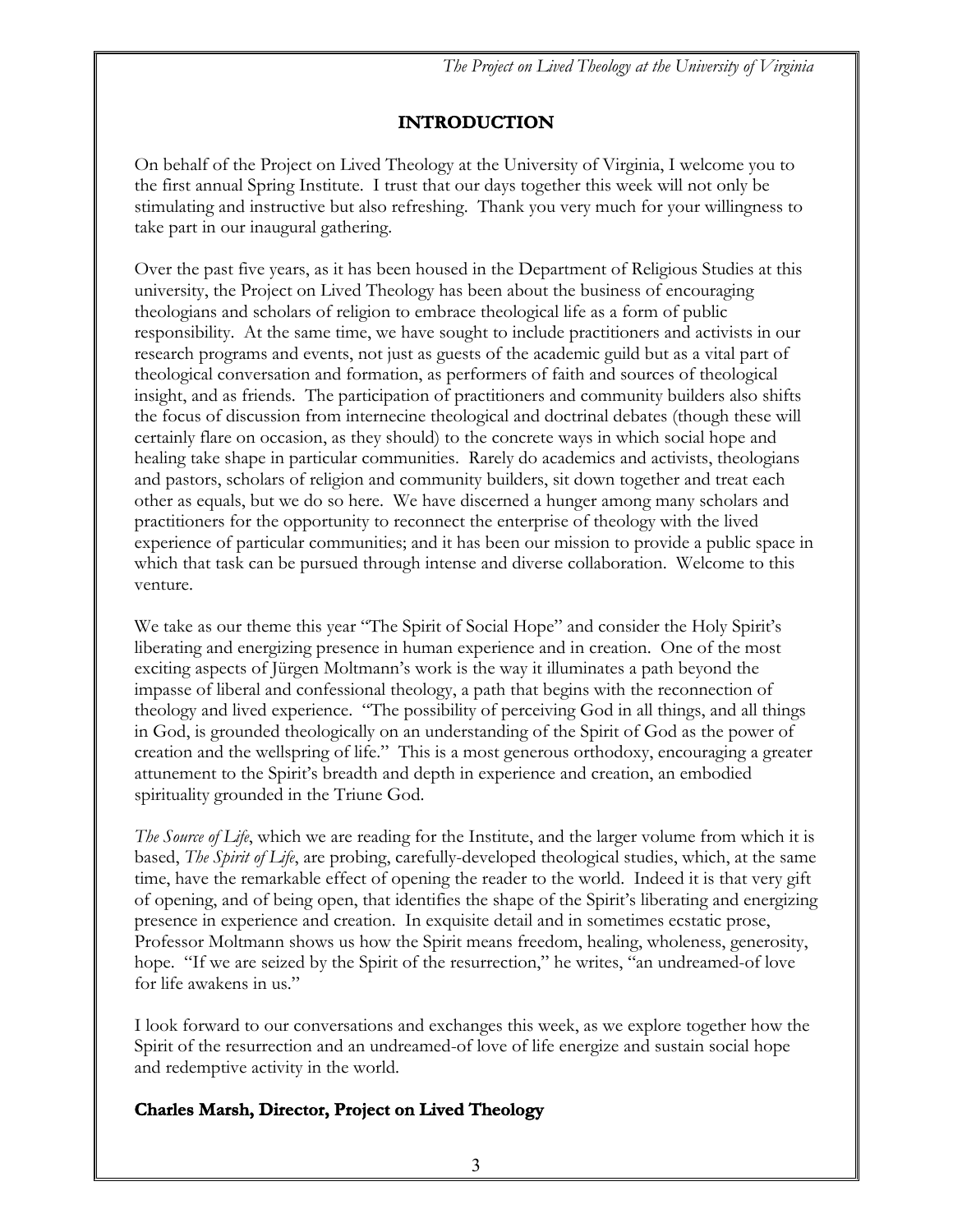#### **Sarah Azaransky Graduate Student in Religious Studies University of Virginia**

The doctrine of the Third Person of the Trinity understands God/Spirit to be everywhere present, revealing God in all that is, and healing our material world. Women activists and feminist and womanist theologians perform work of the Spirit, healing and transforming communities.

Before graduate school, I conducted a year of fieldwork about feminist peace activism in Northern Ireland, Israel and the West Bank, and Sri Lanka. I recognized women peace activists as theologians, making sense of how their religious commitments should play a constructive role in democratic life. These women activists were rarely taken seriously as politicians or theologians, yet they were both – transforming notions of what is political and of who gets to speak theologically.

In graduate work at the University of Virginia, I am focusing my dissertation on Pauli Murray. Murray was involved in the  $20<sup>th</sup>$  century's significant movements for social change in civil rights, feminism, and the church. Throughout her life, Murray advocated for human rights and modeled the effectiveness of creative nonviolent resistance, but histories of the civil rights movement rarely mention her. Although she was an early advocate of a cooperative relationship between Black theology and feminist theology, she is rarely considered a womanist fore–mother. Like feminist peace activists I witnessed, Murray is often overlooked as a political theorist and as a theologian.

Theologians have often considered the Holy Spirit in feminine terms, exemplified as the life– bringing force in Genesis and in the conception and baptism of Jesus. Feminist theologians have resisted a facile connection between Spirit and the feminine, however, in order to move away from traditional conflations of the feminine with immanence or materiality. When I compare the Spirit's work with women's work whom I have witnesses and whom I study, I intend to underscore that these 'women's work' is the work of the Spirit because it is justice work. It is my hope that when we consider the Spirit as revelatory, these women's work will be revealed as historically, politically, and theologically significant.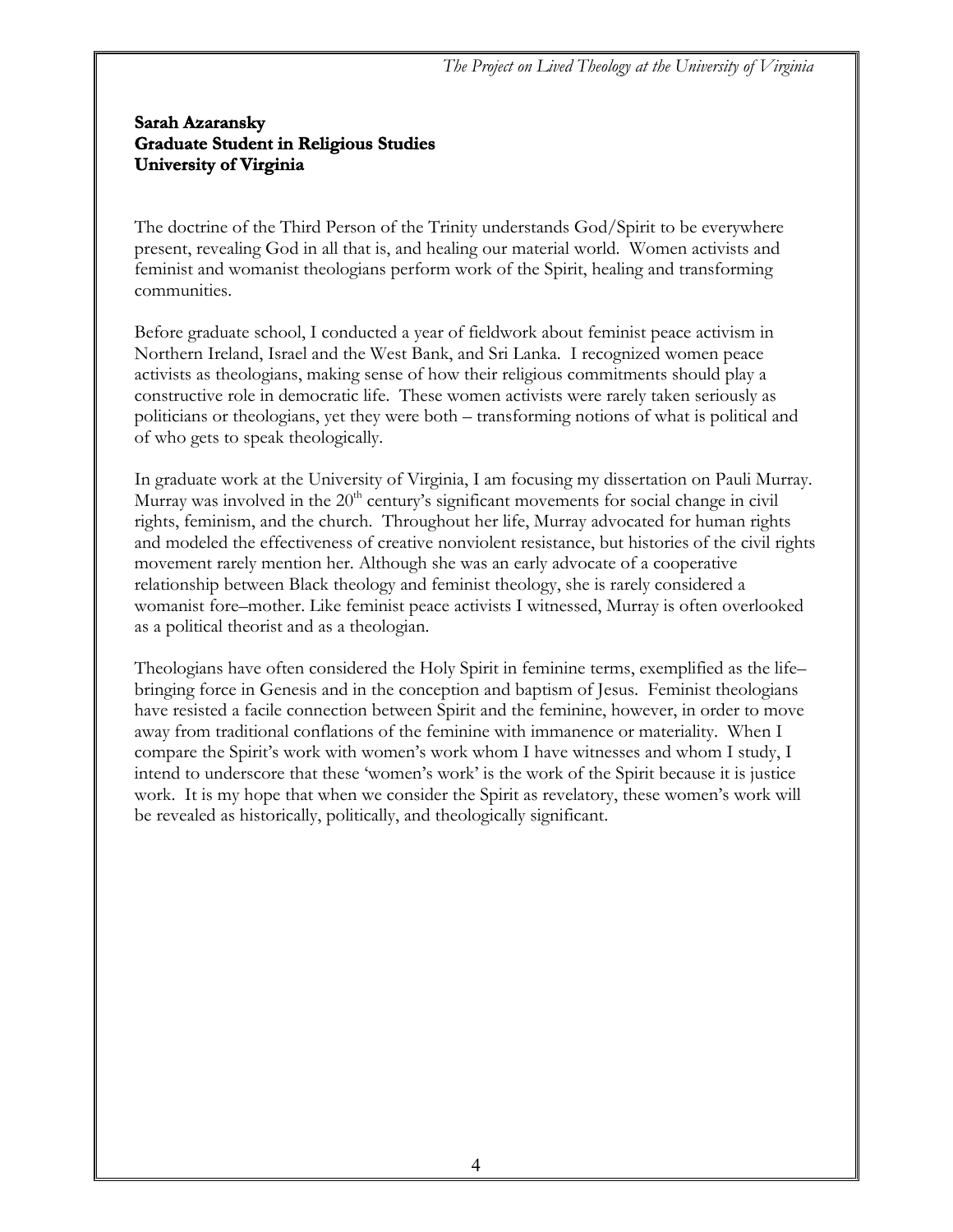#### **Larry Bouchard Religious Studies Department University of Virginia**

My work involves intersections between literature, theological ethics, and hermeneutics. My work on tragedy bears on how we think about – or resist thinking about – God, especially as creator. My more recent explorations of integrity and drama, with an emphasis on selfemptying into the forms of others (in their suffering as well as their joys), have implications for "imitating Christ." And as I think about a new long-term project, I notice that my teaching in narrative fiction and interpretation theory might be informed by thought about the Holy Spirit (and hopefully by the Holy Spirit!).

We usually think of "understanding" as a desideratum – everyone wants to understand and be understood, and one could approach any number of novels, story, and plays that explore that desire. But suppose the Holy Spirit speaks more to the absence of understanding, or even to misunderstanding? Might the Spirit blow between our fragments or "gaps," not closing them so much as sustaining them, holding them open (as threatening as that might seem to us)? Might the Spirit have more to do with connections that are misconnections, from the usual point of view? Might the Spirit light upon vectors of knowing or encountering that are "other than" understanding?

I hope and think I am rather open-minded about these questions, now, because frankly I have never studied the doctrine of the Spirit systematically. Although encountering the Spirit (in misunderstanding) would be welcomed this April, I'd also welcome any new, straightforward understandings other participants have to share.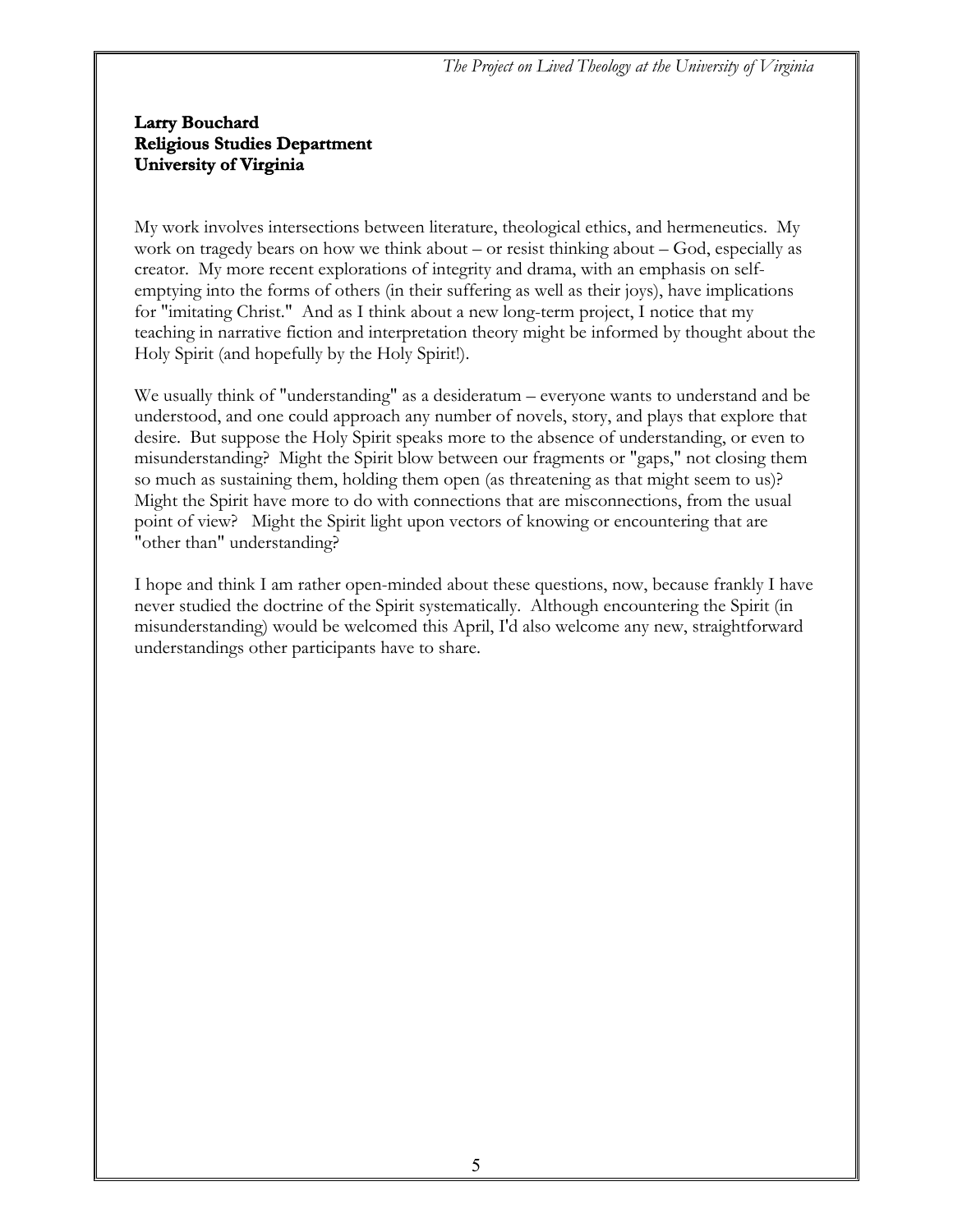#### **Jacqueline Bussie Religious Studies Department Capital University**

#### In Living Color: The Holy Spirit and Social Hope

We live in a divided world. As a professor of theology and Christian ethics, the divisions in my classroom are palpable and painful. Are you red or blue? Gay or straight? White or of color? Christian or non-Christian? Rich or poor? American or un-American? Liberal or conservative? Many young people these days form their identity not by asking 'Who am I?' but instead by asking, "Who am I *not*?" or worse, "Who do I hate?" African-American womanist Bell Hooks believes that 'either/or' dichotomous thought is the "central ideological component of all systems of domination in western society." Hooks has taught me something important: our dichotomies mask our hierarchies. We highlight differences usually to reaffirm that our side of the dichotomy is not merely separate, but *superior*. *Ad hominem* arguments pervade our campus, our churches, our politics. Sometimes I worry, is the social hope that I possess pollyannaish?

I must answer no, because sometimes I catch glimpses of the Holy Spirit breaking into my life and classroom. An example: after a Muslim guest speaker comes to our class, a student engages in deep self-criticism, and confesses that he has unfoundedly harbored hatred and anger toward all Muslims post-9/11. Another student writes an e-mail stating that as a result of our class dialogue, she now hears both sides so well that she questions her previous views on the 'ridiculousness' of pacifism. A friend remarks that her worldview was dramatically changed by Reinhold Niebuhr's observation that war is always fought between sinners and sinners, and never between sinners and the righteous. And my list could go on. The point is of course that the Holy Spirit disrupts hierarchical, dichotomous thought and its counterpart, hate. The Holy Spirit is alive whenever and wherever labels shatter and at long last we see one another not through a glass darkly, but face to face – as partner human beings. The Holy Spirit is there where self-critique happens, and we grasp the truth that we are guilty of using 'us vs. them' dualisms to oppress or silence those who are not-us. The Holy Spirit is at work whenever we genuinely hear others and can imaginatively walk a mile in their shoes. The Holy Spirit reveals to us the literal truth of Galatians 3:28: "There is no longer Jew or Greek; there is no longer slave or free; there is no longer male and female; for all of you are one in Christ Jesus." The Holy Spirit brings the liberating, living color of Christ to a world otherwise rendered black-and-white with human constructs.

In my own life, when I was preaching on Amos recently, the Holy Spirit revealed to me that I was guilty of creating a hypocritical dualism between justice and mercy. I realized that as Christians, we pray often for justice, which we equate with retribution or vengeance. But we pray for justice *only for our enemies*. Do we pray for justice for *ourselves*, pleading, "God, please judge me! Please, O God, deliver me unto justice, unto exactly what I deserve!"? When I asked this in my sermon, everyone laughed because no one prays like that. Instead we pray, "God, please forgive me." For ourselves, we always pray for mercy and forgiveness. For others, justice. Why this double standard? Whenever we begin to hold ourselves to the same standard that we hold others, I believe the Holy Spirit has arrived.

The Holy Spirit, as part of the Trinity, reveals to us that God's very self is relational; therefore, the Holy Spirit teaches us that to be human *(imago dei*) is to be in relationship – both with one another, and with God. Being in relationship with one another is difficult and scary, God knows, and our glaring failures to relate – war, racism, heterosexism, sexism, nationalism – are enough to drive us to despair with regards to social hope. But even in our hardest times of suffering, doubt, and despair, there is reason to hope, for we are never left comfortless. The Holy Spirit sustains our relationships with God and each other even in the moments when we are too weak to do it ourselves, by interceding for us "with sighs too deep for words" (Romans 8:28).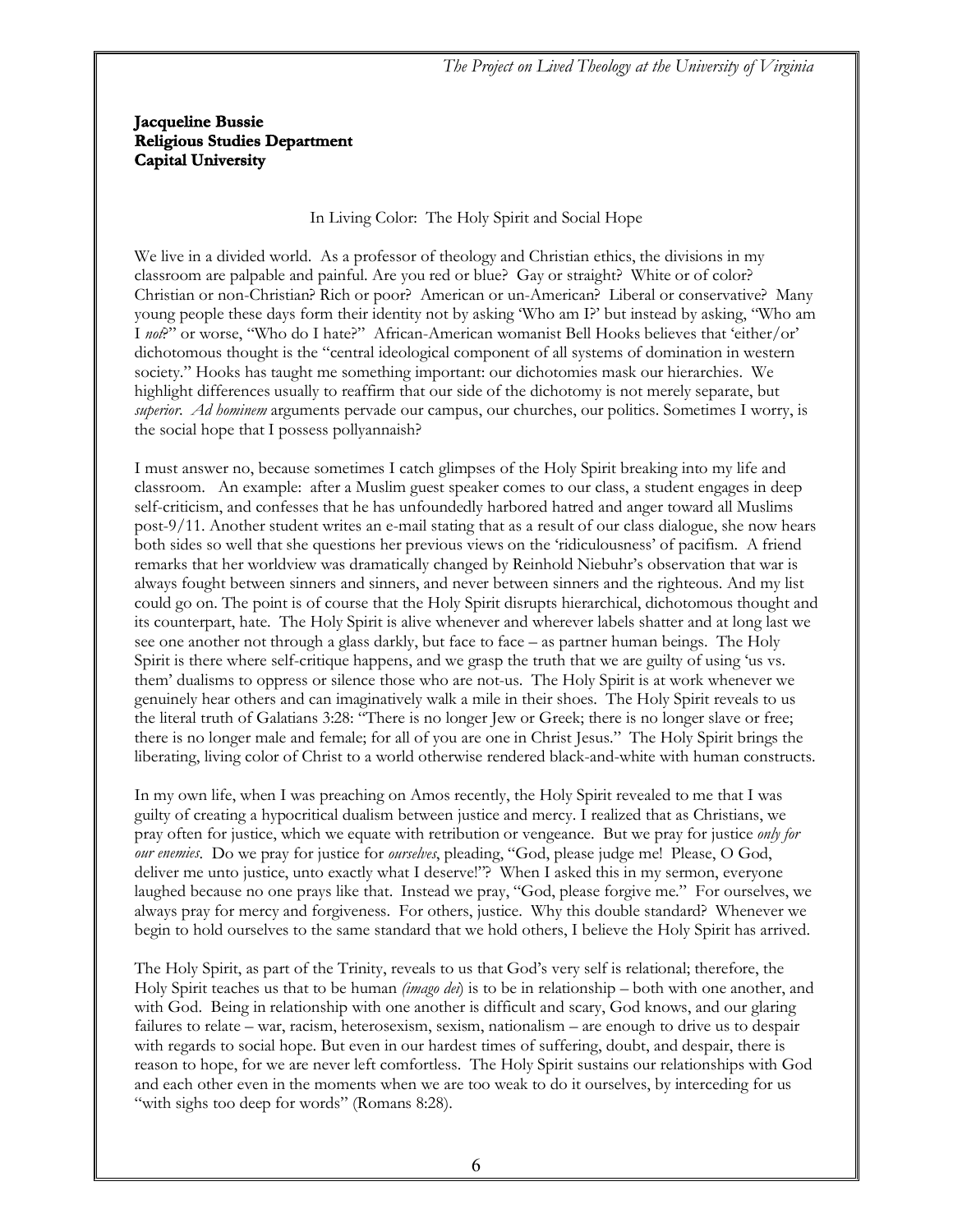#### **William Danaher School of Theology University of the South (Sewanee)**

With many others, I have welcomed the renewed emphasis on the Holy Spirit in contemporary theology. I have appreciated contemporary retrievals of the role of the Spirit within the relations of the divine persons in the Trinity, and, more pertinently, the renewed appreciation for the way the Spirit inspires the prophetic witness and evangelistic mission of the church. The reception of the Spirit by the disciples signals the completion of Christ's incarnation as well as marks the beginning of the church. Thus, the Spirit mediates not only the presence of God, but also gives us the power to live according to the abundance and grace of the divine economy established by God's triune redemption of the world.

The Spirit communicates the generosity of God, and this generosity properly grounds appeals to social justice. As a seminary professor, I often encounter students who want to be prophets like Amos, calling for justice to roll down like waters (5:24). Missing from these clarion calls, however, is a full appreciation for the analogy – the image of water rolling down like a river suggests infinite abundance, a river running through parched land. Thus in Isaiah the messianic promise: "The Lord will guide you continually, and satisfy your needs in parched places, and make your bones strong; and you shall be like a watered garden, like a spring of water, whose waters never fail"(58:11). Water, of course, is not only a symbol of justice, but it is also a symbol of the Spirit – hence Jesus' description in John of "living water," and the church's use of water to signify the spiritual "rebirth" of the Christian as an ecclesial, and not merely biological, person.

Having said this, however, my own theological reflection is expanding to focus on the way the Holy Spirit convicts us of sin and brokenness. The *locus classicus* of this doctrine is in John, where the Spirit is referred to as the "Spirit of truth, whom the world cannot receive, because it neither sees him nor knows him" (14:17a). Within Puritanism, this doctrine was filed under soteriology, as the prevenient grace that prepares the soul for conversion. But a better place is within the more general category of reconciliation and atonement – that is to say, the personal and social work of the church requires the recognition that we have been blind to our own sinfulness in the course of our fledgling attempts at living the Christian life. As Bonhoeffer notes in *Life Together*, this blindness can take the form of our own projections of the ideal church and ideal theology, which causes us to miss the challenges of living authentically with others. The Spirit's conviction of sin is also at the root of acts of reconciliation, which require the acknowledgment of wrongdoing by the offender before the victim and community, so that the restoring of right relationship becomes possible. All of this stems from the Spirit's mission of testifying to Christ's work of redemption on the cross, from which comes wholeness and healing.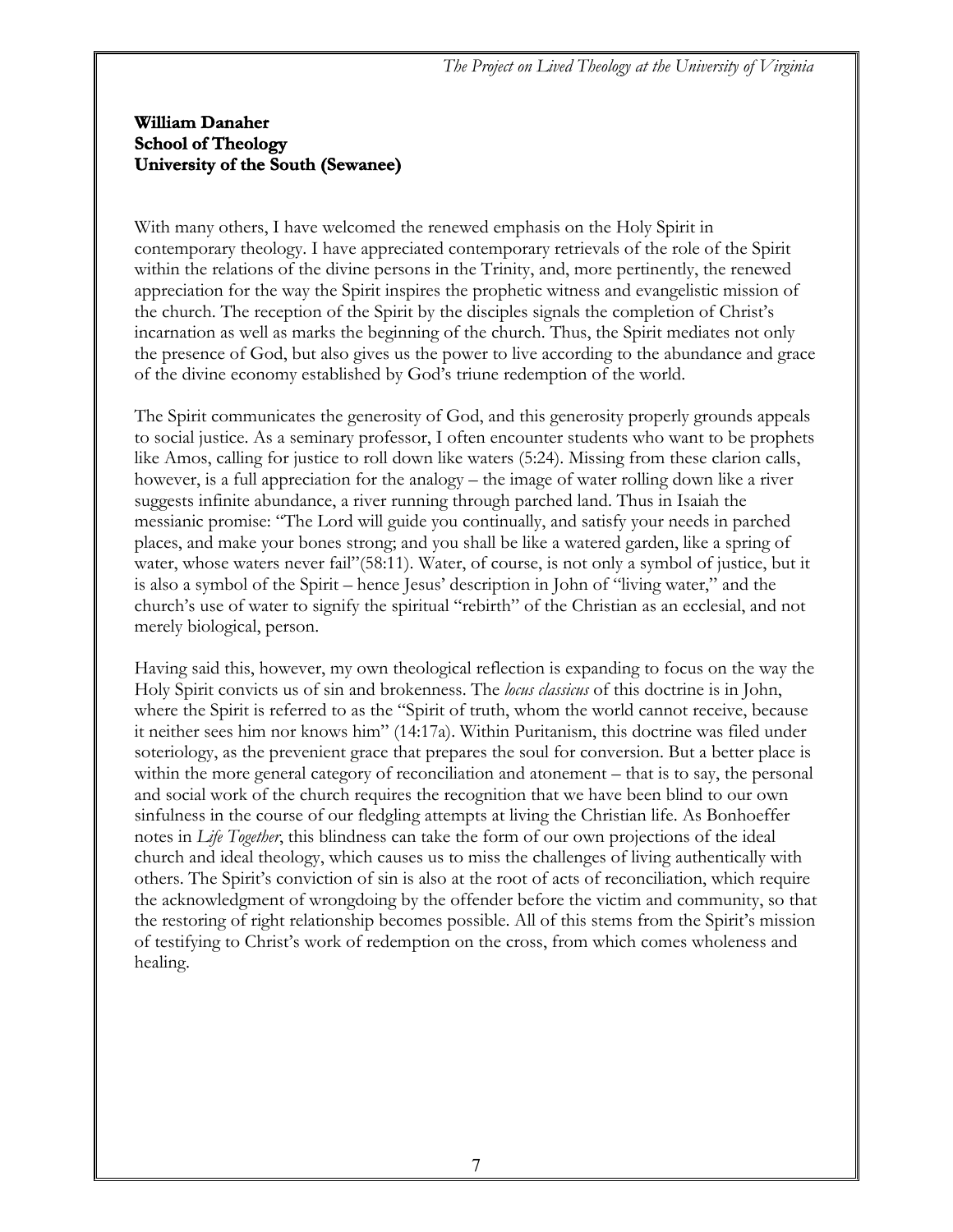#### **Ashley Diaz Graduate Student in Religious Studies University of Virginia**

#### *March 19, 1958*

 $\overline{a}$ 

*Yesterday, in Louisville, at the corner of 4th and Walnut…suddenly realized that I loved all the people and that none of them were or could be totally alien to me. As if waking from a dream – the dream of my separateness, of the "special"*  vocation to be different.. And what more glorious destiny is there for man, since the Word was made flesh and became, *too, a member of the Human Race! I am still a member of the Human Race! Thank God! Thank God! I am only another member of the human race, like all the rest of them. I have the immense joy of being a man! 1*

A few weeks before I began working in the South Memphis housing projects, the first young woman with whom I had become friends met me on a curb outside of Streets, where we would normally meet for tutoring. Our friendship had grown far past our weekly sessions and in recent months, I found myself in Cleaborn Homes, where she lived, more often than at school. What brought us to sit on the curb that afternoon, though, rather than in the tutoring room, was Christina's new pregnancy. She would be starting the ninth grade that year.

In the teary silence between us, I tried to arrest my emotions by scanning through a mix of theological reassurances interspersed with mental catalogs of neighborhood teen pregnancy programs. God was a good God and cared so deeply for Christina, despite the clamorous voices of the world that might speak otherwise. Surely, there were ways I could structure my days to take care of the baby after the birth, and Metropolitan Inner Faith Association (MIFA) would maybe provide assistance with diapers, bottles, clothes? He works all things for His glory and somehow, I would have to help her envision getting this child into HeadStart in a few years...

Christina's hand on my back drew me from a well of contemplation (despite their reputation for selfabsorption, I would find in the coming years that teenagers have an uncanny theological sensibility). With a spirit that rose from a place deep inside of her, she said words I will never forget. "I know I sinned, but God took my sin and is giving me this new life inside me. You and I are going to be okay."

Thus, the words of this 14 year old woman invited me along with her to encounter redemptive newness and peace, and *then* the creative work that could emanate from this place. As she so gently corrected me, I was not so very different from her that she needed me to fix her life. Christ died for that. On that afternoon, a particular, new hope arose from beneath the ashes of my otherness; we required each other's presence, and would continue to in the coming months and years. The hope that Merton rejoices in is the hope that would issue his reconnectedness to a world in need of social justice. It is hope that gives us permission to participate with fullness in the daily lives of others in unity with the Holy Spirit. I understand this to be social hope.

Finding this hope has required that I render my anxious guard on "my work," as it uncovered me in an excluded community in South Memphis and as I have slowly unearthed new pieces of it in a graduate community. As a Christian, I pray that my anticipation of the life to come, my prayers of supplication, and my knowledge of myself before God are all chastened by a Jesus of the flesh. I believe that social hope, real hope, is located in continued renewal of incarnational joy – to that which was God's joy – of being "like all the rest of them." As Christ reconciled us to God, we were redeemed by His eceiving the life and voice of the other, enacted in completion so that we, strangers to God, might truly become friends.

<sup>&</sup>lt;sup>1</sup> Hart, Patrick and Jonathan Montaldo, ed. *The Intimate Merton: His Life From His Journals*. Harper Collins: San Fransisco, 1999.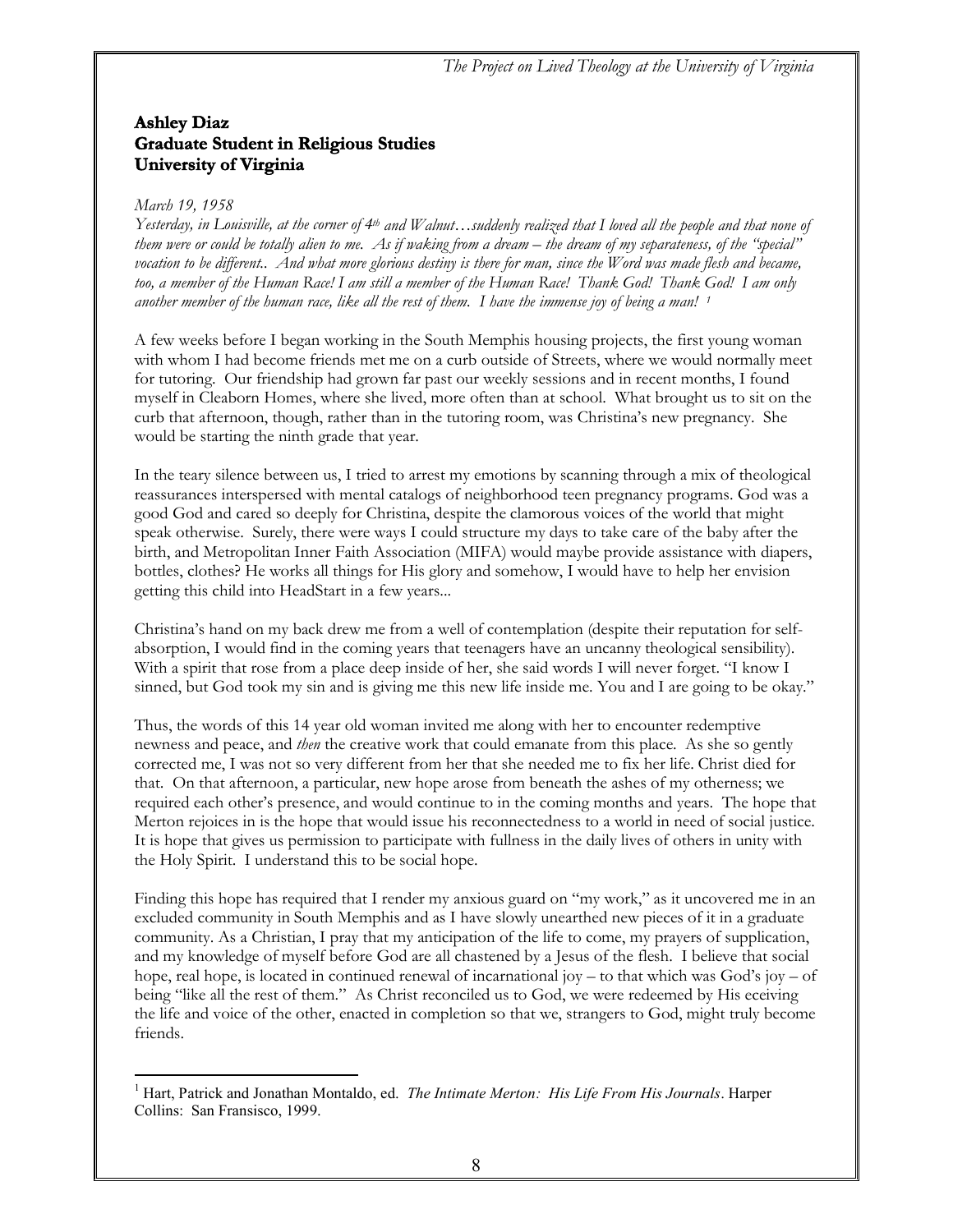#### **Marilyn Dimock Southeast White House Washington, DC**

Three passages from the Gospel of John underlie my understanding of the Holy Spirit's involvement in the privilege that I have of spending time both relationally with the disenfranchised and helping the natural leadership of a community think about the policies that take the disenfranchised into consideration: John 4: 24, "God is spirit, and those who worship Him must worship in spirit and truth;" John 8:31-32, "If you abide in My word, then you are truly disciples of mine and you shall know the truth, and the truth shall make you free;" and John 16:13, "But when He, the Spirit of truth comes, He will guide you into all the truth; for He will not speak on His own initiative, but whatever He hears, He will speak; and He will disclose to you what is to come." My prayer – as I choose to walk among the disenfranchised helping to meet material needs and as I have the privilege of relating to those "in power" – is that it be through the Holy Spirit that actions take place and words are given.

Mother Teresa has been a contemporary model of this. You see the evidence of the Holy Spirit in the lives of the sisters in touching both the heart of the dying and abandoned and influencing the President of the United States. They make this daily prayer, by Cardinal Newman:

"Help me speak your fragrance wherever I go. Flood my soul with your Spirit and life. Penetrate and possess my whole being so utterly that my life may only be a radiance of yours. Shine through me and be so in me that every soul I come in contact with may feel your presence in my soul. Let them look up, and see no longer me, but only Jesus! Stay with me and then I will begin to shine as you shine, so to shine as to be a light to others. The light, O Jesus, will be all from you; none of it will be mine. It will be you, shining on others through me. Let me thus praise you in the way that you love best, by shining on those around me. Let me preach you without preaching, not by words but by example, by the catching force, the sympathetic influence of what I do, the evident fullness of the love my heart bears for you."

How else can total justice and freedom take place? This week I had the privilege of personally hearing the stories of the genocide taking place around her from the wife of the former Ambassador of Burundi to the UN, Belgium, France, etc. In 1997 the Holy Spirit led her and a friend to begin practical "reconciliation retreats." As a group of twelve or so from opposing tribes are invited to spend three days together, the ultimate truth of the need for repentance and then forgiveness is revealed. True justice and freedom spring forth as repentance and forgiveness is embraced in the hearts of the participants.

Contemporary author, Donald Miller, in "Blue Like Jazz" says, "…jazz music was invented by the first generation out of slavery. I thought that was beautiful because, while it is music, it is very hard to put on paper; it is so much more than a language of the soul. It is as if the soul is saying something, something about freedom. I think Christian spirituality is like jazz music. I think loving Jesus is something you feel. I think it is something very difficult to get on paper. But it is no less real, no less meaningful, no less beautiful. The first generation out of slavery invented jazz music. It is a music birthed out of freedom." This is as close as I can come to expressing the relationship of the Holy Spirit to the work of meeting the needs of those who are treated unjustly and lack freedom.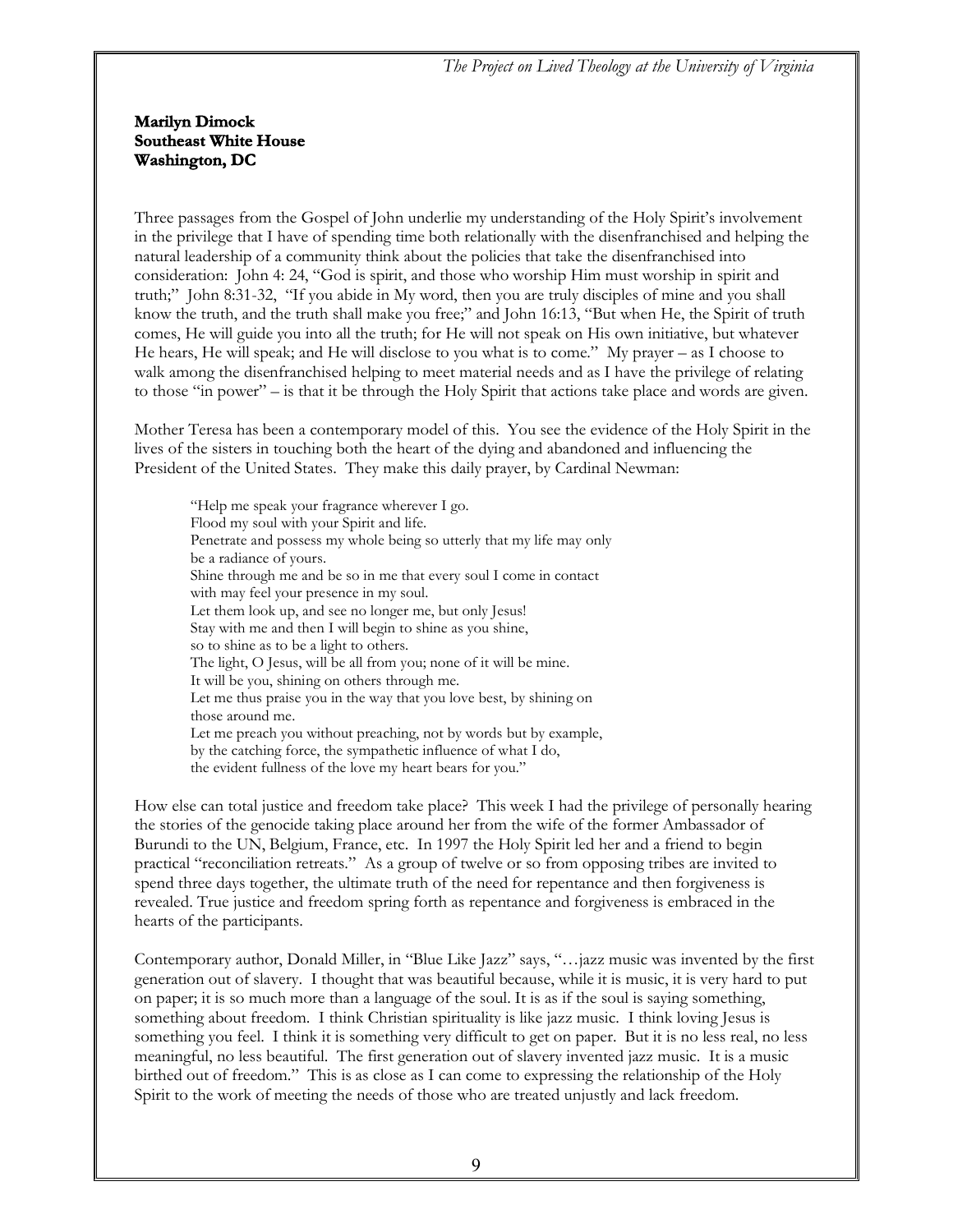#### **Scott Dimock Southeast White House Washington, DC**

*Acts 1:8 – "You will receive power when the Holy Spirit comes on you."*

For the believer, life is described in II Corinthians 5:7, "We walk by faith not by sight." It is the unseen, not the seen, that really counts in God's Kingdom. The Holy Spirit is the unseen power that has been the motivating and sustaining role for my life in Christ as I have worked in the city. I am now serving an area east of the Anacostia River in Washington, DC. It is called the "forgotten part of Washington, DC" because of the lack of services - one grocery store for 110,000 people, no sit down restaurants…

The Holy Spirit teaches (John 14:26, 16:13), leads (Romans 8:14), comforts and counsels (John 14:16, 26), and intercedes (Romans 8:26). These and other activities of the Holy Spirit are important. But for me the most exciting and greatest gift of the Holy Spirit is the empowering attribute. This is especially true as I have tried to serve in this forgotten part of DC.

This power is both an initiating power and sustaining power as I reach out to a community disadvantaged both spiritually and materially. The initiating power is that power to step out and begin new work that brings life to others. I am going against the grain of the sand (Job 33:4) to settle in an area of Washington, DC with great needs. With no programs, no plans and no money such a settling in the land seemed insane, except that we went to be the presence of Jesus, to be used by the Holy Spirit, and prayed to have the eyes to see (II Corinthians 4:18, Hebrews 12:20) the needs and to serve like Jesus served.

In a community that is 97% African-American with average household income of a little more than \$17,000 a year, the name of the game is "survival." How can we not only help the people survive but empower individuals to carry on and give back to the community except through the power of the Holy Spirit?

The sustaining gift of the Holy Spirit is absolutely essential to a community that is very susceptible to the instant gratification mentality that includes throw-away relationships. There is little trust or understanding of the God that cares for believers for an eternal lifetime and stays in contact for the lifetime on earth. One such commitment to community is the "Friends" mentoring program that starts with the most at-risk children in the first grade (spending four hours of one-on-one time per week with each child) and continues until high school graduation. The mentor has to depend on the power of the Holy Spirit to carry her through this commitment (we do understand that the mentor may change, but the commitment is still there).

Much of the time spent working with the "working poor" is long, hard and not often evidenced. This is where the Holy Spirit motivates and rewards me with a glimpse of the Kingdom. For example, one day an attractive African-American woman came to the door of the SE White House on a mission. She was a street smart author who had served some time in jail. She was working for the Washington Post and came to the Southeast White House to write an article on the fact that many whites were at the Southeast White House in an area that is 97% African-American. As she charged through the front door she shook my hand and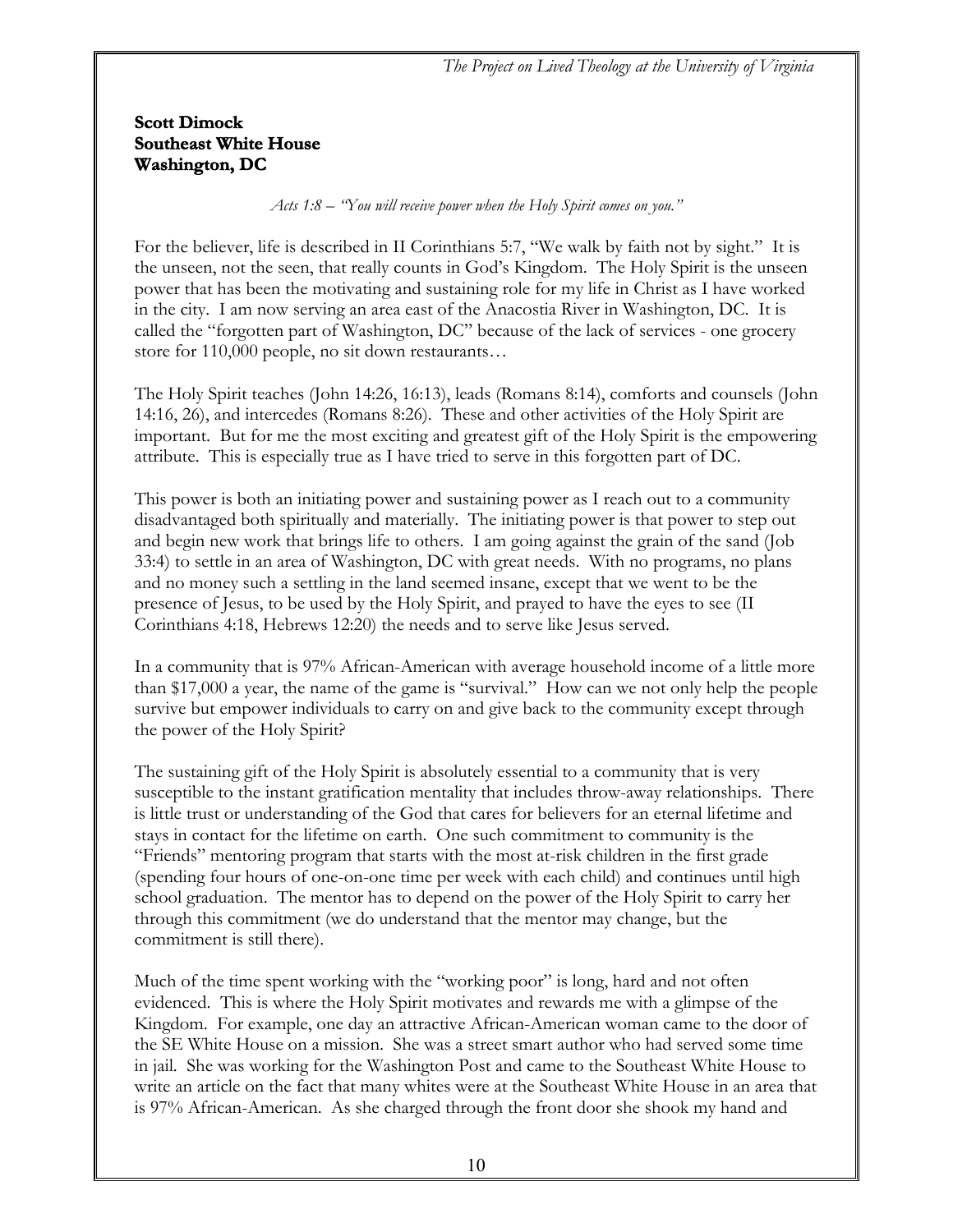barked at me, "Who owns this place?" followed by a tirade of questions only a reporter would ask. The associate who met her at the door with me quickly answered the first question – "Jesus does." My thought was right answer, wrong timing. So for the next fifteen minutes I answered the questions as best I could while touring her through the almost hundred year old house. At this point she grabbed my elbow and looking at me, eye to eye, and said, "I owe you an apology. I am really sorry that I came in here with a real attitude." I told her I noticed and that I forgave her at which point she said, "I have not felt peace in my twenty years in Washington as I am feeling right now."

For all of us that work at the house, this was a confirmation that Jesus is present. When Christ was with the disciples in the upper room, He promised the Holy Spirit, "whom the Father will send in my name who will teach you all things and will remind you of everything I have said to you, 'Peace I leave with you, my peace I give you'" (John 14:25-27). Where Jesus is present, where the Holy Spirit is working, there is peace.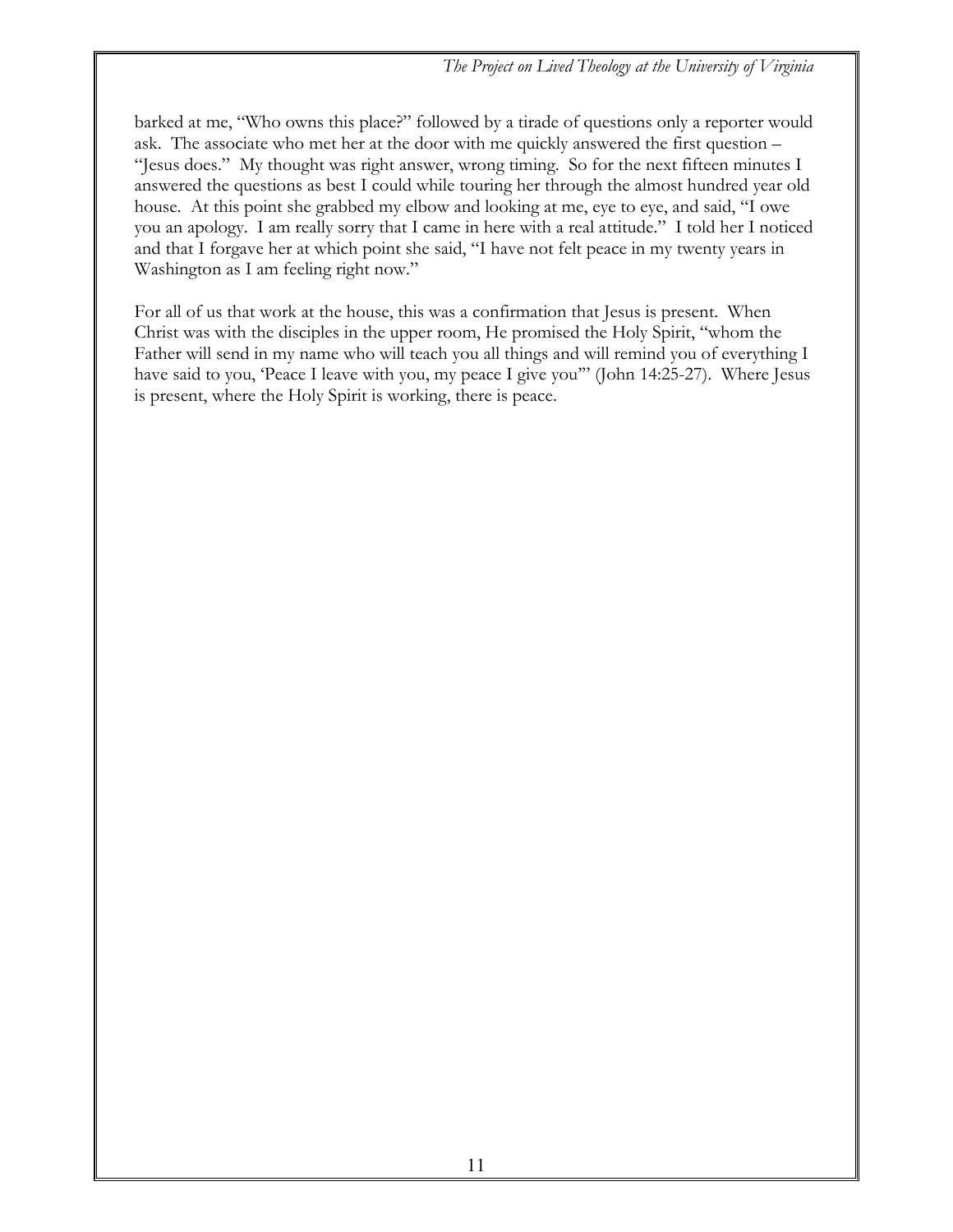#### **Liz Emrey New Beginnings Christian Church Charlottesville, Virginia**

#### A Community of Beloved Strangers

As we began our first worship service, a bald-headed stranger wearing gold sunglasses and a silk shirt walked into the downtown day care center we were renting. Marvin had just been released from prison because he was dying from pancreatic cancer. He was looking for a church and a new life. Walking past several large church buildings, Marvin felt led by God's Spirit to come through our door, and we have never been the same since.

We thought that our worship service was very informal, but it was not informal enough for Marvin. In the midst of my pastoral prayer, Marvin raised his hand and asked, "Can I say a few words, Pastor?" Without waiting for a reply, Marvin walked up to the microphone and started sharing his testimony. He asked us to pray for him and to help him share God's love with his family and all of his neighbors who lived near 10<sup>th</sup> and Page, the most dangerous neighborhood in our city. Thus began our reenvisioning of who we are and what God desires our church to do.

We learned through Marvin and the many other addicts and alcoholics who have come to our church that we need to "Let go and let God." We need to constantly be asking God what we should be doing and how we should do it. Consequently, prayer has become the life breath of our community. We now have eight weekly or bi-weekly Prayer /Bible study groups that meet at different members' homes. These small groups become family to one another, seeing God's word through each other's eyes, "bearing one another's burdens" 1 and celebrating one another's blessings.

Led by the Spirit, we have refused to do the predictable and dared to do what seemed impossible. We decided not to invest in a building, but rather to use most of our money to help those who could not pay their rent, electricity, car payments, court fines, dental bills, glasses or medical needs. We would help not only our own members, but anyone in the community who needed our help. God would have to take care of us and provide an appropriate place to rent for Sunday worship.

When our church was first started, we interpreted Jurgen Moltmann's principle of diversity <sup>2</sup> to mean that we should be an inter-racial church that is open and affirming to homosexuals. But the Holy Spirit's vision was greater than ours. Through our doors have come people living with HIV/AIDS, victims of ritual sexual abuse, refugees and travelers, contemporary hobos who jumped trains as they ran from one bad situation to another.

These "strangers" have changed what it means for us to be a church. We now identify ourselves by *who* we are, not *where* we worship. Our worship service is not dominated by the pastor, but by the members and visitors, who lead the prayers and share their testimonies as they feel led by the Spirit. We do not help the needy; we *are* the needy, freely sharing the resources that have been given to us by God with one another.

We have torn up our "strategic plan," and are learning to live *in hope*, trusting that the One who has gathered us together will guide us. The Holy Spirit is transforming *our* church into *God's* church one step at a time.

 $\overline{a}$ 

<sup>&</sup>lt;sup>1</sup> Galatians 6:2

<sup>2</sup> Jurgen Moltmann, *The Source of Life*, trans. Margaret Kohl (Minneapolis: Fortress, 1997), p. 60.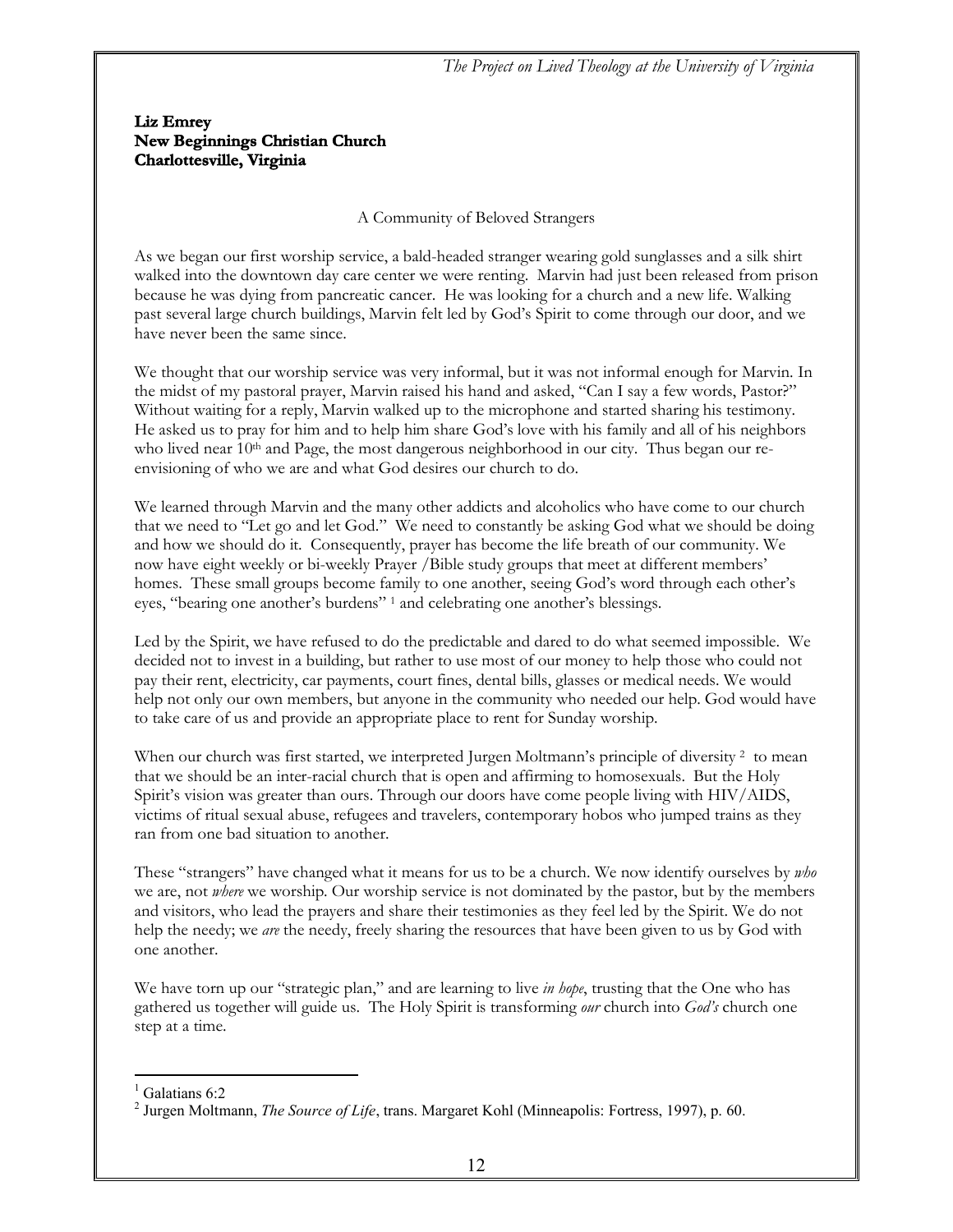#### **Ambrose Faturoti Johnston High School; Town Teen Program Johnston, Rhode Island**

*And I'm simply saying that more and more, we've got to begin to ask questions about the whole society. We are called upon to help the discouraged beggars in life's marketplace. But one day we must come to see that an edifice which produces beggars needs restructuring. It means that questions must be raised.* 

-- Martin Luther King, Jr., in *Where Do We Go From Here: Chaos or Community?* (1967)

In my understanding, the Holy Spirit works mainly to convict me of the "feeling" of work for the Kingdom. This is not to say that this work is homogenous in form or solely emotional. Rather, I believe the Holy Spirit has used individuals and experiences in my life to affix the goal before me of Shalom to which I believe I am always striving and in which I am always investing. Mainly, this Person works to establish a connection between me and disadvantaged/oppressed/poor persons; between myself and humanity at the margins of society. The Holy Spirit also helps me to understand that the work I do on their (our) behalf is inherently valuable and the end of this work is always already guaranteed by Christ's death and resurrection.

This conviction stems from my belief in Christ's account in John that the Holy Spirit has been sent to guide us to all truth and to bring all things to our remembrance. I think this point is perhaps the most important for me. As I have studied and worked, I have come to believe that many of the problems we face in our country stem from poverties of conscience and memory. America is a country of varied histories and identities, many of which accuse its current success. Whether we speak of Japanese Internment, Amerindian slaughters, the Alamo, or slavery and the black American uplift movement, the many histories and identities of so-called Americans at the margins narrate a historical poverty of conscience in America.

In view of all this, I believe that *remembering courageously* is indispensable for principled work of the Kingdom. Principled memory demands that we critique systems, institutions and persons that facilitate oppression even when they present *moral/ethical* arguments for why their particular manifestation is permissible. It cautions me always to judge these ideas by the mandate to privilege human life over private interest and market moralities.

Lastly, the Holy Spirit encourages me to look for its manifestation in all of creation. My concept of "spiritual gifts" convicts me that as "the body" we are only "fitted and held together" by what "every joint supplies." If we do not look for the Spirit's manifestation in all people and encourage their contribution to our concept of God, we will not be able to realize the depths of God's revelation concerning work for justice. Ultimately, the Holy Spirit commits me to questioning for the sake of improving the quality of our lives together.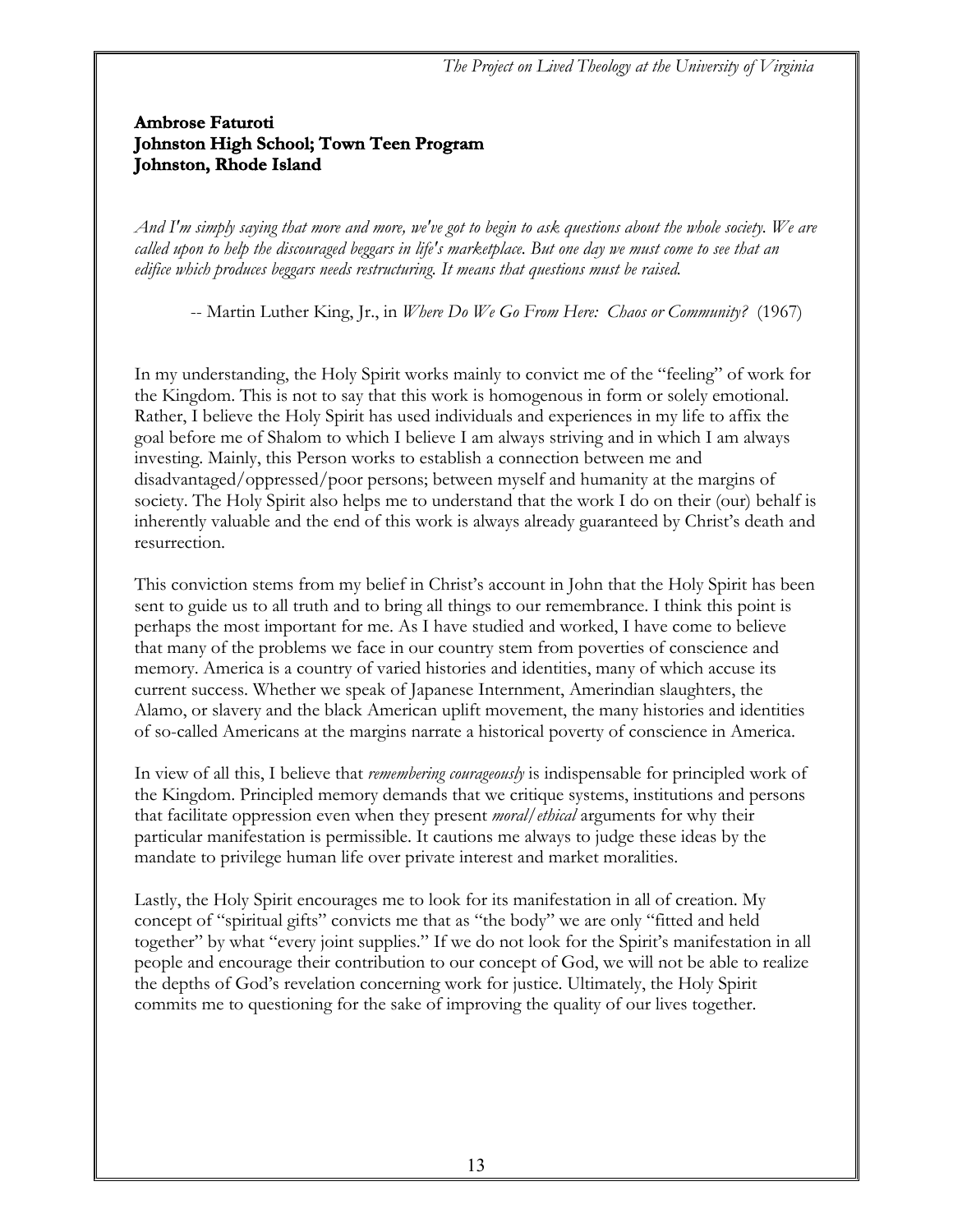#### **Van Gardner Episcopal Cathedral of the Incarnation Baltimore, Maryland**

Very often, during the celebration of the Eucharist, I have the opportunity to stand in the back of the church praying with those who come with some special request and watch as our congregation moves forward to gather at the Lord's table. They stand in a long line, young and old, male and female, gay and straight, people of different races, languages, and economic conditions, infants in arms, and elderly people who need a hand up the two steps to the altar. They file by the baptismal font and many - including the youngest - touch the water and make the sign of the cross. They gather around the table with hands open and receive the Holy Communion while we sing a simple Taizé style chant such as *Veni Sancte Spiritus* - Come, Holy Spirit. As pastor I have the privilege of knowing something about the lives of many of these people. I know their hurts and hopes, their dreams and disappointments.

In that moment the "fellowship of the Holy Spirit" becomes more than a familiar expression. It becomes a reality. Something gathers us together across all of our differences. I believe it is the work of the Spirit that stirs in us a desire to be in communion with God and one another. By the power of the Holy Spirit we are no longer a bunch of people who happened to attend the same church service; we become a community in Christ.

This new community becomes both a sign and an instrument of social hope. We are located in a major urban center plagued with poverty, poor public education, drugs, and rampant violence. The divisions between rich and poor, black and white and latino, privileged and dispossessed, are all around us. Our "fellowship in the Spirit" serves as a visible sign of God's intention for peace and reconciliation in the world. In a denomination (Episcopal/Anglican) that is currently experiencing a great deal of internal dissention and disunity, we hope to be a visible witness to the power of the Spirit to unite people across their differences.

I see this fellowship in the Spirit as a "foretaste" of a future hope that is in God. We live in anticipation of the perfect peace of God's kingdom. I rejoice in the fact that the community of faith continues to affirm what the world denies. We affirm that every human life is created in the image of God, redeemed by the love of God, and that God will have the last word. The Holy Spirit gives us hope by allowing us to live now in anticipation of that ultimate fulfillment.

The Holy Spirit creates hope through the empowerment of the faithful. We come to the table to be fed in order that we might feed others. As Bishop Simms put it, "This is always the quiet work of the Holy Spirit, and the foundation of leadership is to awaken trust in the Spirit — to open people to the presence of the Holy Spirit within themselves and in one another." I have seen first hand how awakening trust in the Spirit empowers people to become signs of Christ's love in the world. I see in our community an African refugee who has been empowered to start a ministry for other recent immigrants. There are people who have been so moved by the Spirit of God and the plight of children in our city caught in violence that they have begun a "Peace Center" for inner city children. There are those who have joined with people from other churches to advocate for more just and equitable public policy for the disadvantaged in our city.

The Holy Spirit gathers us at the table, creates unity in our diversity, makes us a sign of peace and reconciliation, and sends us out empowered by the same Spirit to be witnesses to hope in the world.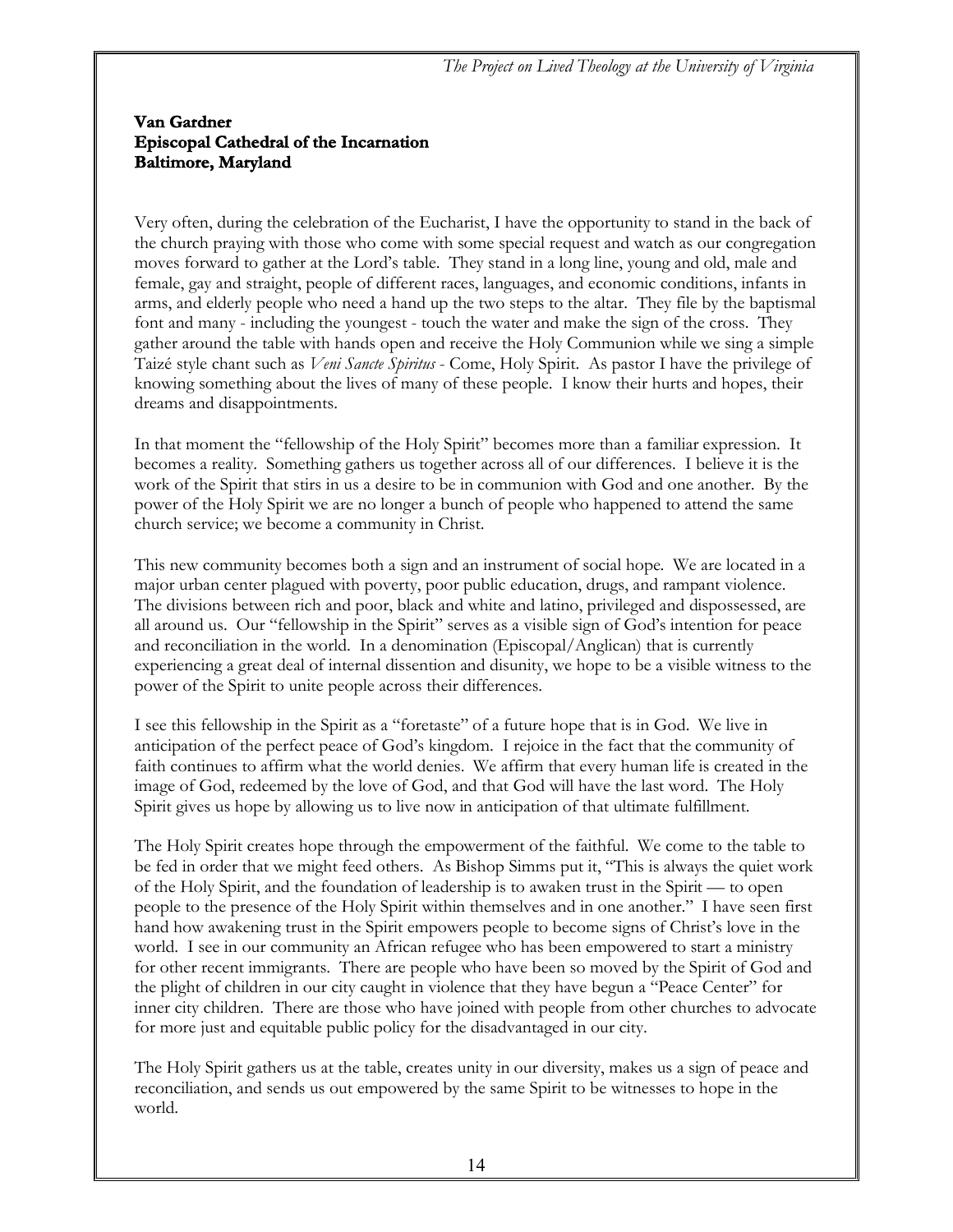#### **Melissa Herwaldt Riches Action Without Borders/Idealist.org Charlottesville, Virginia**

As someone who works at a capacity-building level with nonprofit organizations, this is a difficult question. In response to Mark Gornik's book, I agree that too often I fall prey to thinking and speaking only of "best practices," "organizational development," and "core competencies." Or, more practically, I think and speak only in bottom-line terms – about not being able to effectively staff group homes, or sell Generation Y on composting toilets, or convince indigenous tribes to use modern medicine. Yet once I am caught up in a framework of social change uninformed by a divine plentitude, I am sucked into a status quo which drains my energy and deadens my vision. It is not that secular humanism does not accomplish exciting, worthy, or innovative things, because I have seen too much and I know better ("'Truly, I say to you, as you did it to one of the least of these my brethren, you did it to me'"). Still, writing personally, in my own work I find that only the Spirit can move me beyond my own lethargy, whether to catch visions from unexpected people ("your young men shall see visions, and your old men shall dream dreams") or to infuse the everyday mundane with a fullness and a joy ("'These things I have spoken to you, that my joy may be in you, and that your joy may be full. '"). So I can lead yet one more board meeting, send one more e-mail, take one more justified criticism, or reach out one more time to the Other. Perhaps more importantly, only the Spirit can regularly undo my small notions - about the Creator, humanity, evil, suffering, mercy, justice, community, and the Church - like a hook undoing the buttons of a corset. In the Spirit, the buttons are unhooked and the corset comes undone – so the real Lover can arise.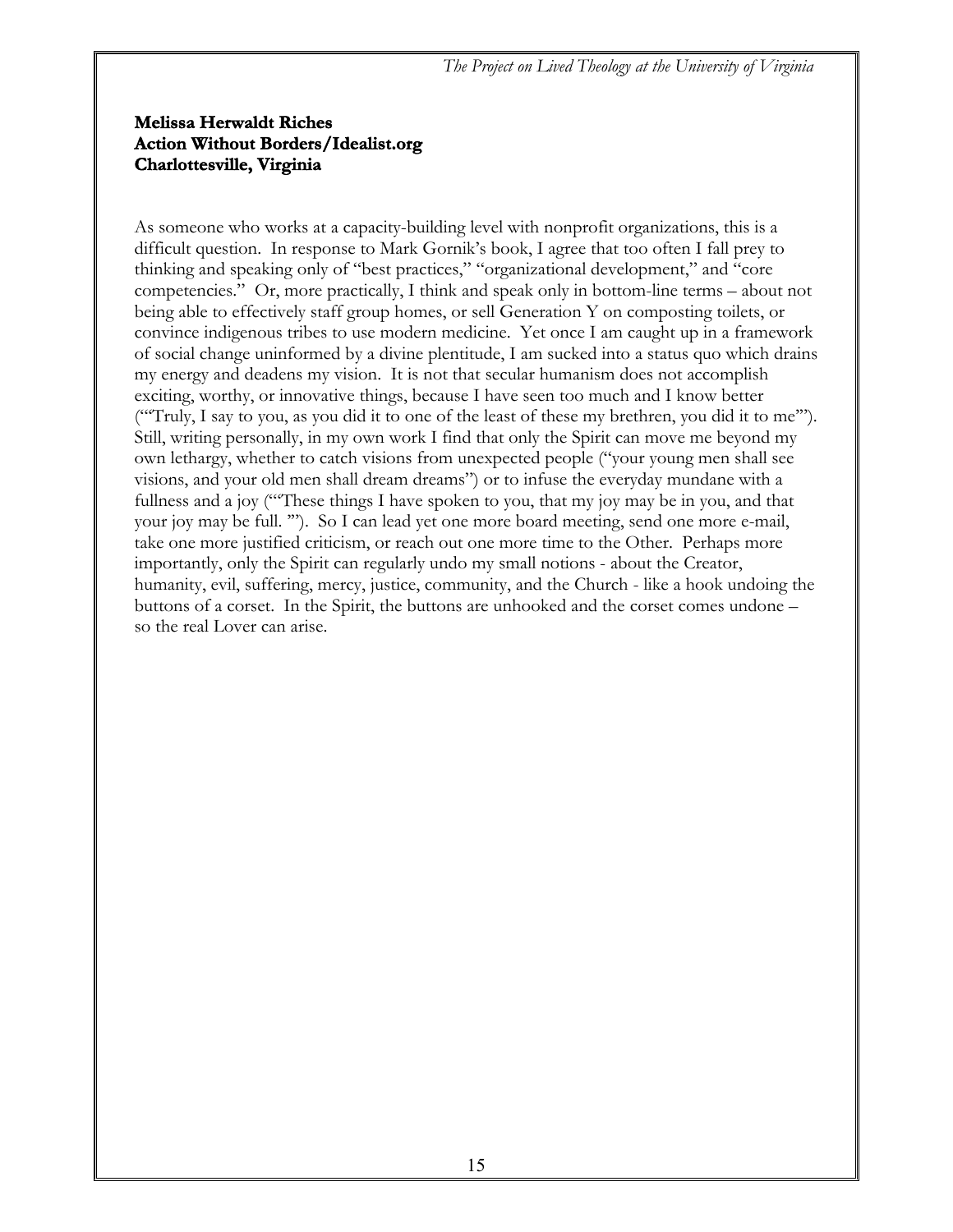#### **Eddie Howard Charlottesville Abundant Life Ministries Charlottesville, Virginia**

When I think about my role at Abundant Life Ministries in light of the scripture, "we must help the poor, the widow, and stranger," I believe that to be able to do so I must not only see it as a means to reach out, but as a means to reach within the heart of God. Jesus said in Matthew, "What you have done for the least of these brothers of mine you have done for me." This helps me to realize that the social condition of my neighborhood is not the deciding factor of who God is in our lives, the fact that Jesus called us brothers (and sisters) keeps me on the task at hand through fasting and praying for direction and empowerment to go forward and accomplish these duties of helping the poor and the needy, meeting the people where they are and not where I want them to be.

Titus 3:14 says, "For our people *must learn* to help all who need their assistance, that their lives will be fruitful." This brings up a question for me: Who then will teach us and direct us if we must first *learn* how to go forward with this ministry according to our calling? I believe one of the best teachers is the man of God who has not wavered from sound doctrine through trials and endurance of these trials by the endowment of the Holy Spirit. The Book of Nehemiah is an encouraging example of how to see His promises fulfilled, by holding fast to what God has spoken and despite trials we must face; this is applicable to Christian community building. Mark Gornik's illustration from Nehemiah helped me to realize how, when we depend on God to supply and send us resources, there is no lack. He describes this so vividly through his story of how the building of the wall brought community together. Even when people were dehumanized, alienated and ostracized, there was no lacking in manpower. I believe the power of God working through the gifts and talents of man played a major role in calling out and mobilizing the people, thus solidifying the scripture, "if it be of man it won't last, but if it be of God who shall stop it?"

In building the city today and reaching out into the neighborhood, we have a responsibility to seek the heart of God. "Be careful for nothing but in all things through prayer and supplication make your request known unto God, and the peace of God which surpasses all understanding will keep your hearts and minds through Christ Jesus." If we are to seek the peace of the city, we must go forward with the peace of God in our own lives so that we will not become weary in well doing. This brings us back to the fruit of the Spirit. Without the unction and moving of the Holy Spirit in Christian community building, our labor is in vain, because the Holy Spirit is not leading us. When taking a close look at the gifts of the Holy Spirit, we must see that they are there in order for the body of Christ to complete the work of spreading the Gospel through the tools recommended to the builders. Whether it be evangelism through the feeding of the poor and needy or through Bible clubs or counseling, we must use the tools we've been given. Through sharing and living God's word through evangelism *and* acts of service, I have seen God's kingdom and the community where I live grow tremendously as people are drawn by the Holy Spirit. I believe that the Spirit has been using Abundant Life Ministries' acts of service – through programs, meeting practical needs, and living out God's love – to build a foundation in my community so that the church can be built on that foundation. The great commission rests on the hope of making disciples, teaching and baptizing in the name of the Father, the Son, and the Holy Spirit, which I believe implies seeking God's heart through serving the needs of others in my community.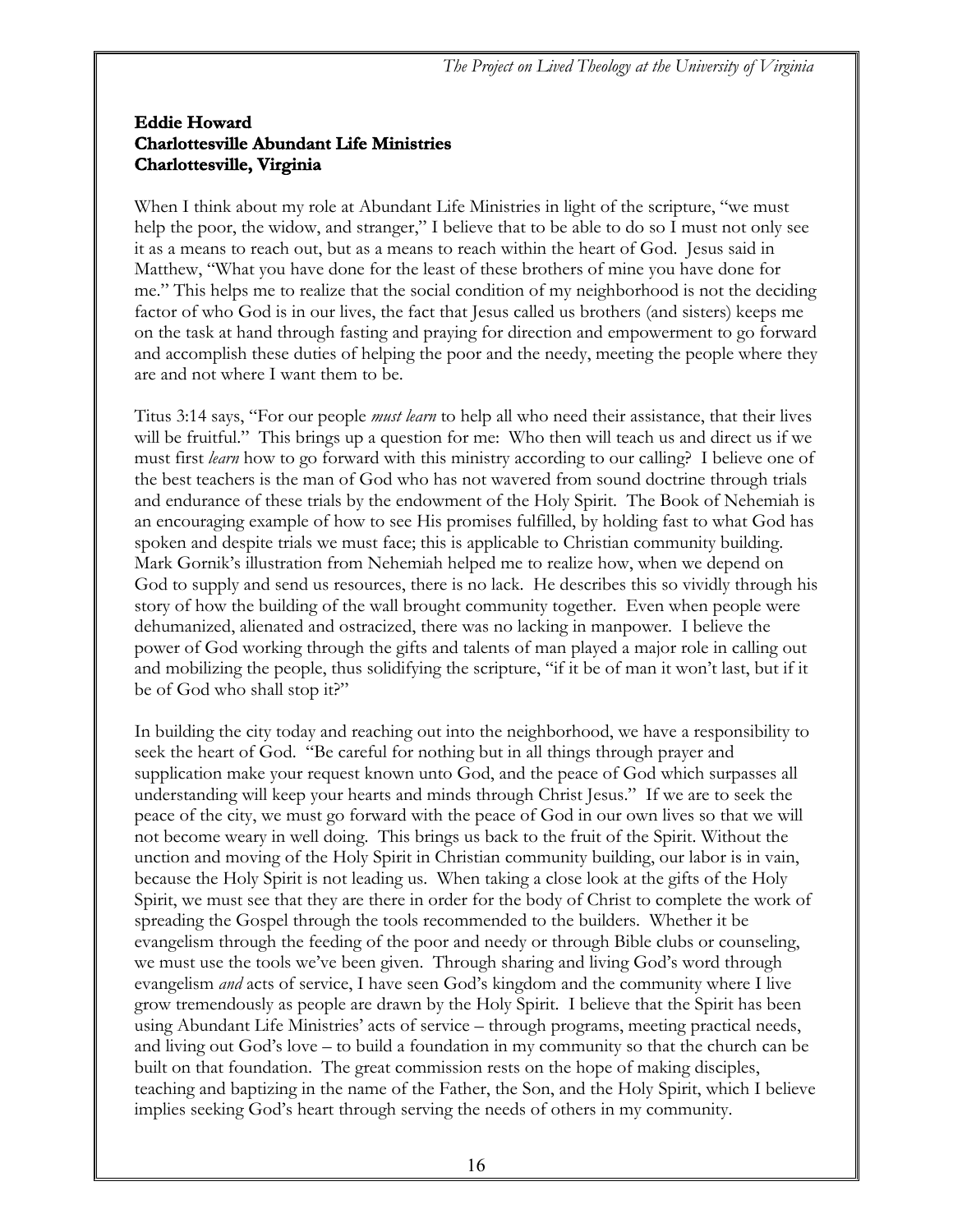#### **Willis Jenkins Graduate Student in Religious Studies University of Virginia**

In my academic research in environmental ethics, talk about the Holy Spirit appears everywhere. As Christians try to work out a faithful response to the earth's distress, avenues for hopeful, constructive practices often seem to lie in more fully experiencing the Lifegiver, the Spirit who broods over the void during creation. The Spirit is associated with water, wind, wombs, and wilderness – to physical places we associate with mystery and fecundity, with origins and retreats. As the church struggles to figure out how following Jesus involves environmental practices, it seeks anew the One who attends the life between Jesus and the Father-Creator. Yearning to discover how to make practical sense of the wounded lands in which the church-body lives and preaches, Christians are drawn toward the One whose presence we experience between Christ and Creator.

The Holy Spirit's connection with Christian environmentalism accords especially well with the innovative, locally-emergent projects found in church groups around the world. Prayer-group tree-planting in Tanzania and Uganda, ecclesial forest protection in Brazil and the Philippines, fair-trade organic food cooperatives organized by missionaries and even ecological monasteries – these kinds of Christian practices are new and unexpected creative expressions of faith which the church is compelled to say must be works of the Spirit. Hope for renewing the earth (and the church) bubbles up from them.

In my "practitioner" mode working in Episcopal missions programs, I find myself repeatedly coming back to reflect on that association of ecclesial creativity with the Spirit. Mission programs and volunteers are often drawn toward the apparent presence of the Spirit moving beyond surprising, even scandalous boundaries. The most hopeful incarnations of churchcommunity seem to be those which incorporate cross-frontier movement, in witness to the power of God to restore and reconcile all things. An important part of the experience of the Spirit is the ongoing re-invention of the church.

But those missional incarnations also require the most from our imaginations, skills, and courage. Attempting a truly new thing in the church, starting a new project or creating an alternative social space, we often find ourselves at once compelled by God's call to do so and at the same time formed by our own imagination, capabilities, experiences, and even moods. Talking about our mission projects as embodied responses to the Spirit's gift-giving presence in the world allows us to at once follow in faith the movement of God and take risky responsibility for their design and process. That was Desmond Tutu's secret with reconciliation: even as he proclaimed God's forgiveness he knew we each must realize it, laboriously so, with much risk, imagination, and contextual fragility. The Spirit who prepared a way for Jesus in the wilderness of John and the womb of Mary prepares also a way for creative followers of Jesus, showing how the alienated world already hosts God's presence, making it already a place of hope.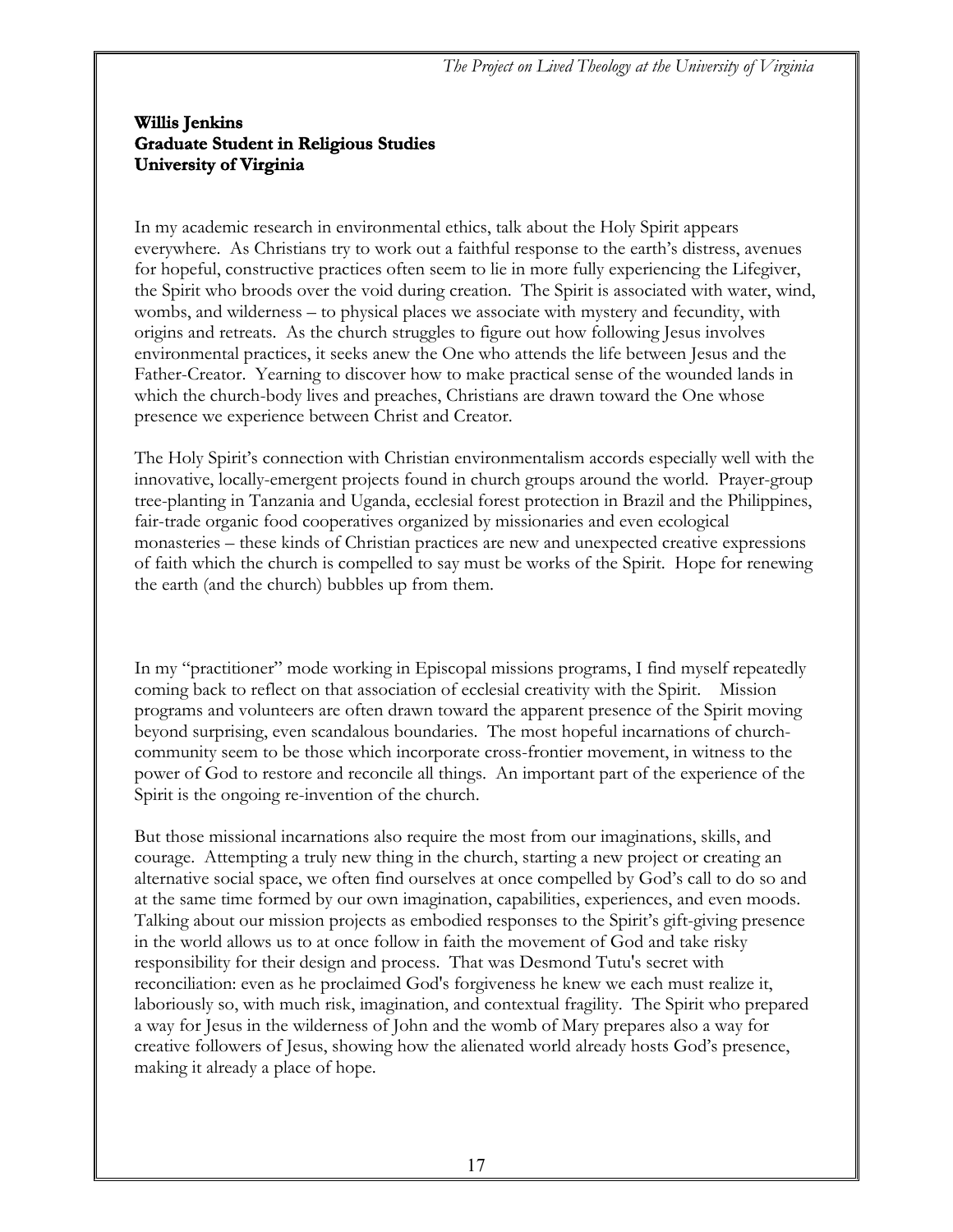#### **John Kiess Graduate Student, Faculty of Divinity University of Cambridge**

For several years I worked in the Prospect neighborhood, a low-income community in Charlottesville. Like most contexts of poverty, Prospect is known by outsiders for what it lacks: jobs, good housing, capital, education, decent healthcare. It is perceived in terms of scarcity. Scarcity is a kind of first assumption, the point of departure from which wellmeaning community development efforts begin. "This is what is missing, and this is how we're going to fill it." Scarcity assumes a privileged role, defining the start positions, the bedrock reality from which growth springs.

I have come to think of the Holy Spirit as God's eternal and unequivocal response to the myth of scarcity. As the gift that is eternally given between the Father and Son, the Holy Spirit is the ecstatic love that unifies the divine fellowship, overflowing out of the divine communion in history to unite God's creatures. God's starting point is abundance. There is more than enough in the gift-giving of his inner life, and this "more than enough" characterizes his work in creation. We see nothing and think scarcity, but God encountered nothing and saw the seeds of an entire universe. His abundance sprang even where there was nothing. The universe he created is saturated in this abundance, and while sin attempted to replace abundance with scarcity, Christ restored it in his redemption. The Holy Spirit, as Barth and Bonhoeffer teach us, is at work in the world actualizing the reality that Christ accomplished when he took all the world unto Himself in His death and resurrection. The Spirit coordinates fallen reality with the reality of Christ, principally in the Church, "the point in the world where the world may know itself in truth and reality," and out in the world, bringing the world to a subjective apprehension of the abundance that already objectively characterizes the world at its most fundamental level in Christ.

The hope the Holy Spirit offers is also its challenge: to understand human social relations, justice and community development in terms of abundance. This means no casual reckoning with the profound material hardship and violence that characterizes life in the deprived areas in which Christians work. But it means reckoning with this need in the knowledge and truth that abundance is the grain of the universe, our point of departure. There is enough. We start with the gifts God has already given: his son, Jesus Christ, and His Church, Scripture, Eucharist, Baptism, fellowship, hospitality, wisdom, prophetic insight, language, love, and relationships. The Holy Spirit restores our vision and enables us to recover the giftedness of creation, each other, and the things we take for granted, which, if we have eyes to see, are abundant. From abundance God begins. As Christians, so do we.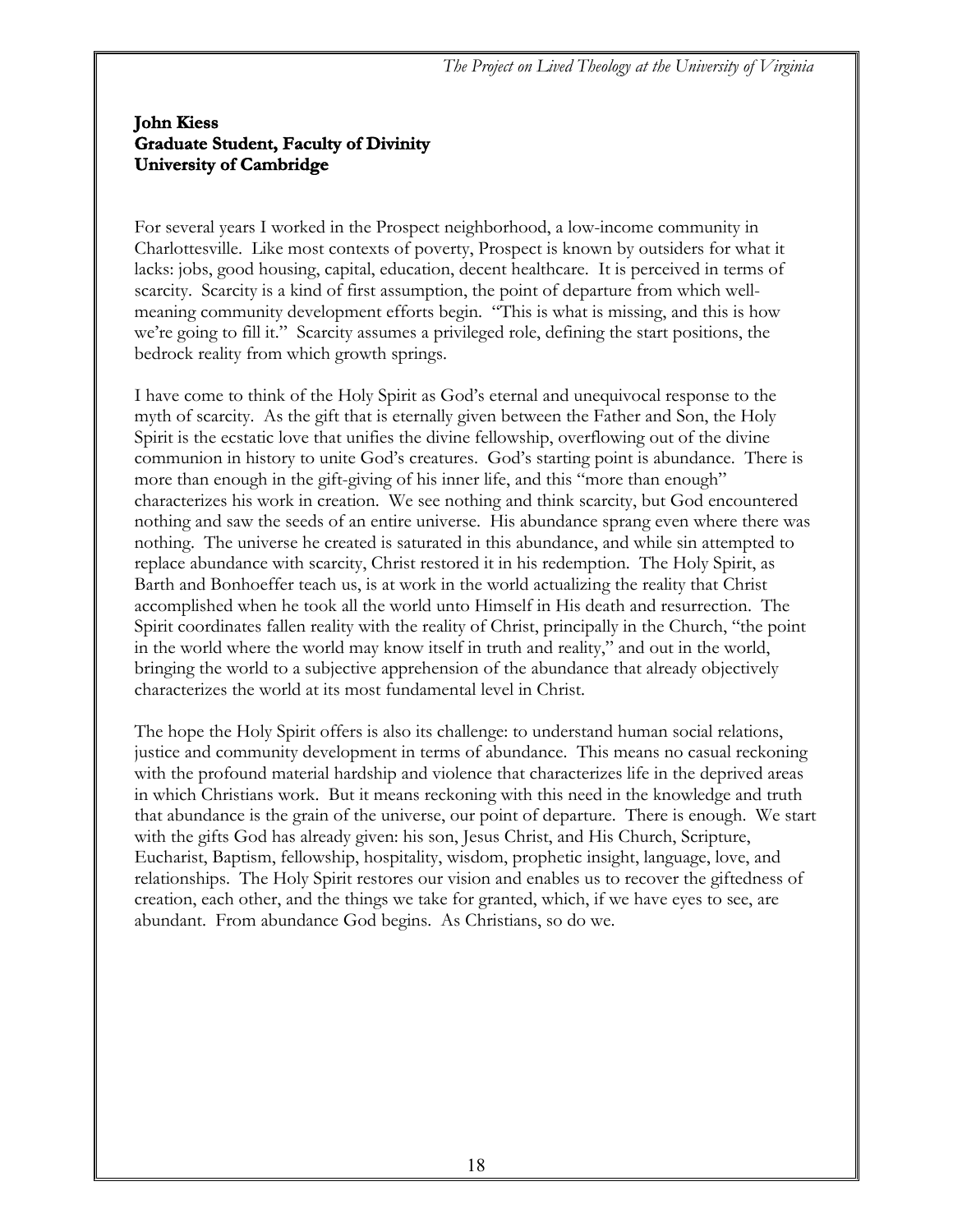#### **Chuck Mathewes Religious Studies Department University of Virginia**

The most important fact about history is its perpetual character as surprising. While there is a level of predictability to our experience, a regularity to the rhythms of the quotidian, the larger experience of history seems governed by a swerving sovereign whose sole principle is to flummox all expectations and anticipations, at times it seems with a willful perversity. We may be sure we will need to eat, that we will spend time with our loved ones, that we will walk to the office the same way most mornings; but no one can tell us what will happen in the world next month or why it will happen. When we write history, we write to explain where we come from; but insofar as we imagine that knowing the past will help us better guide the future, historiography is largely a rationalization, the ultimate "Monday morning quarterbacking" experience – a series of lies we tell ourselves to reassure ourselves that we know what is going on.

It seems to me that any attempt to make sense of the relationship between the Holy Spirit and social hope should begin from the recognition of history's unpredictability; for, properly speaking, hope is our response to that unpredictability. Hope is how we inhabit our present, while being attuned to how the future is given to us, as a gift, by a gratuitous God; and the Holy Spirit is that gift and creates our capability to receive it.

Certainly there are viable, ruthlessly secular candidates for the right explanation of history's perpetual character as surprise; perhaps the nexus of human causality is simply too complex, or perhaps we simply do not yet properly understand the fundamental dynamics – psychological, material, meterological, whatever – governing human history. But I find all such candidates unworthy, for various reasons. Instead it seems to me that history is governed by an agency not our own, that it has a coherence and purposiveness that elicits confidence not so much in the immediate future as in the shape of history as a whole  $- a$ confidence that history has a significance and a value that cannot be obliterated.

Such a hope is not wholly or simply a comfort, at least to sin-riddled people like ourselves; the idea that history is not governed by us, but is governed by another, produces in us something like a feeling of terror. Bernard Williams speaks of the ancient Greek tragedians' picture of divine governance as evincing a profound "lack of style" and being more disturbing for all that. I would say that the Christian God's always surprising governance is more terrifiying than disturbing.

Hope so understood funds engagement for social justice in several different ways. First and most obviously, it affirms the legitimacy of the inchoate assent to the world which is part of every human's existence. But, second, it also opposes the various stultifying deceptions we collectively tell ourselves in order to full or numb that assent. Hope's power, that is, lies as much in its resistance as in its recognitions. Finally, hope has a hesitancy about it  $- a$ hesitancy not regarding its expectation of the new, but of our capacity to *comprehend* the new, at least before the eschaton. Indeed, we should stop trying most basically to "forsee" the future at all, for that is ultimately to attempt to anticipate what God will do, to become like God; instead we should just see the future for what it is – the gratuitous gift of God.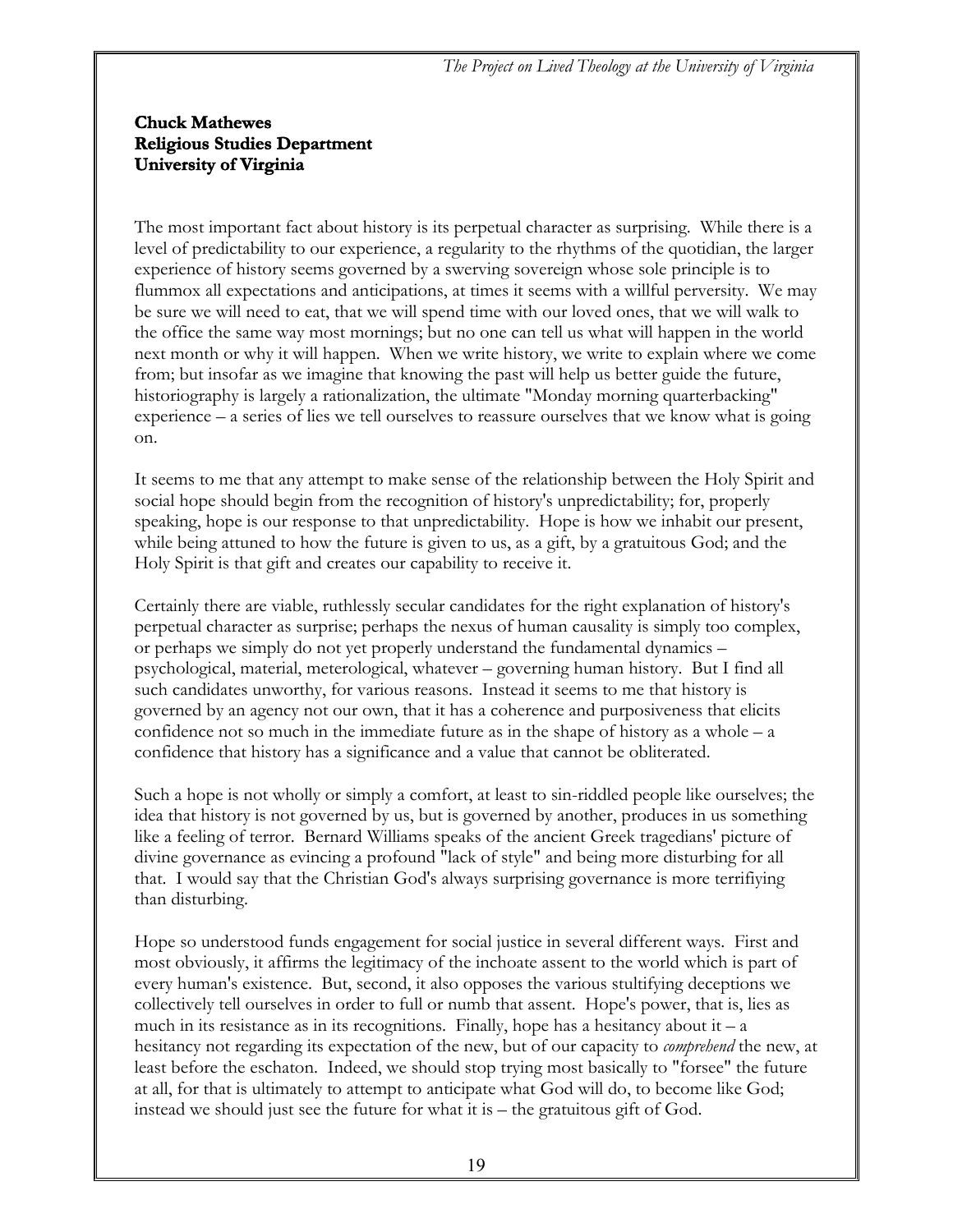#### **Jenny McBride Graduate Student in Religious Studies University of Virginia**

Romans 8:15-27 describes human beings, along with the rest of creation, groaning, which is the expression of a longing that cannot be put into words, as we wait in eager expectation for the redemption of ourselves and our world. The groaning is an intuitive acknowledgment that things are not as they should be. During the two years that I spent at the Southeast White House, a community ministry in a low-income neighborhood in southeast DC, I was introduced to the idea of, and encouraged to become, an urban contemplative—one who prays to and meditates on the Spirit but is led into deeper intimacy not primarily in silence, solitude and disengagement but precisely by letting the people, chaos and noise, the restlessness and even the violence draw me into a deeper worldliness in which the Spirit dwells. In other words, the urban contemplative seeks the reconciling and peacemaking Spirit in the midst of the world. In Bonhoeffer's words, she "must drink the earthly cup to the dregs and only in doing so is the crucified and risen Lord with [her], and [she] crucified and risen with Christ." Romans 8 tells us that the longing and the groaning that is characteristic of a broken heart is simultaneously our confident hope, that all will be made well. The Spirit of worldliness refuses to give the world over to its fallenness and sees in faith what it will be: risen and made new in Christ.

This Romans passage also teaches that we participate in the work of the Spirit, that we are caught up and become, in a certain sense and without losing our humble distinctiveness as creatures, a part of the Trinity's circle and movement of love and healing. "The Spirit testifies with our spirit that we are God's children" who share in God's sufferings and share in God's glory (v. 16). This image of participation rescues us from the fear that our efforts towards social justice and mercy are in vain. Our hope is founded in the faith that we participate in and with the already present and active Spirit.

I write this in Lent, in Holy Week, and am reminded of and drawn into the Spirit's work in the Ezekiel passage about dry bones (37:1-14). In the midst of a world full of death, suffering and injustice the Spirit leads us to answer the question, "Can these bones live?" We are called to answer in faith whether this fragmented world of which we are a part can be made new and whole. As finite human beings who often do not know how much redemption to hope for in our daily work we answer, "O Sovereign Lord, you alone know." With this the Spirit says, "Prophesy to these bones and say, 'This is what the Sovereign Lord says: I will make breath enter you and you will come to life.'" I have come to see that my present calling as a student of theology includes a prophetic endeavor. I am to use theological reflection to name and denounce present societal sins, to call us sinners to repentance and to speak comfort and hope to those who consequently suffer. In this way, in the power of the Spirit, I speak of life "willed and guaranteed by God," as Adrienne von Speyr wrote in her meditation on Romans 8, *The Victory of Love*. The Spirit fosters in us a longing that includes both grief and hope: we at once grieve the pain of our broken world and broken selves and humbly yet confidently hope "for what we do not *yet* have" (v.25).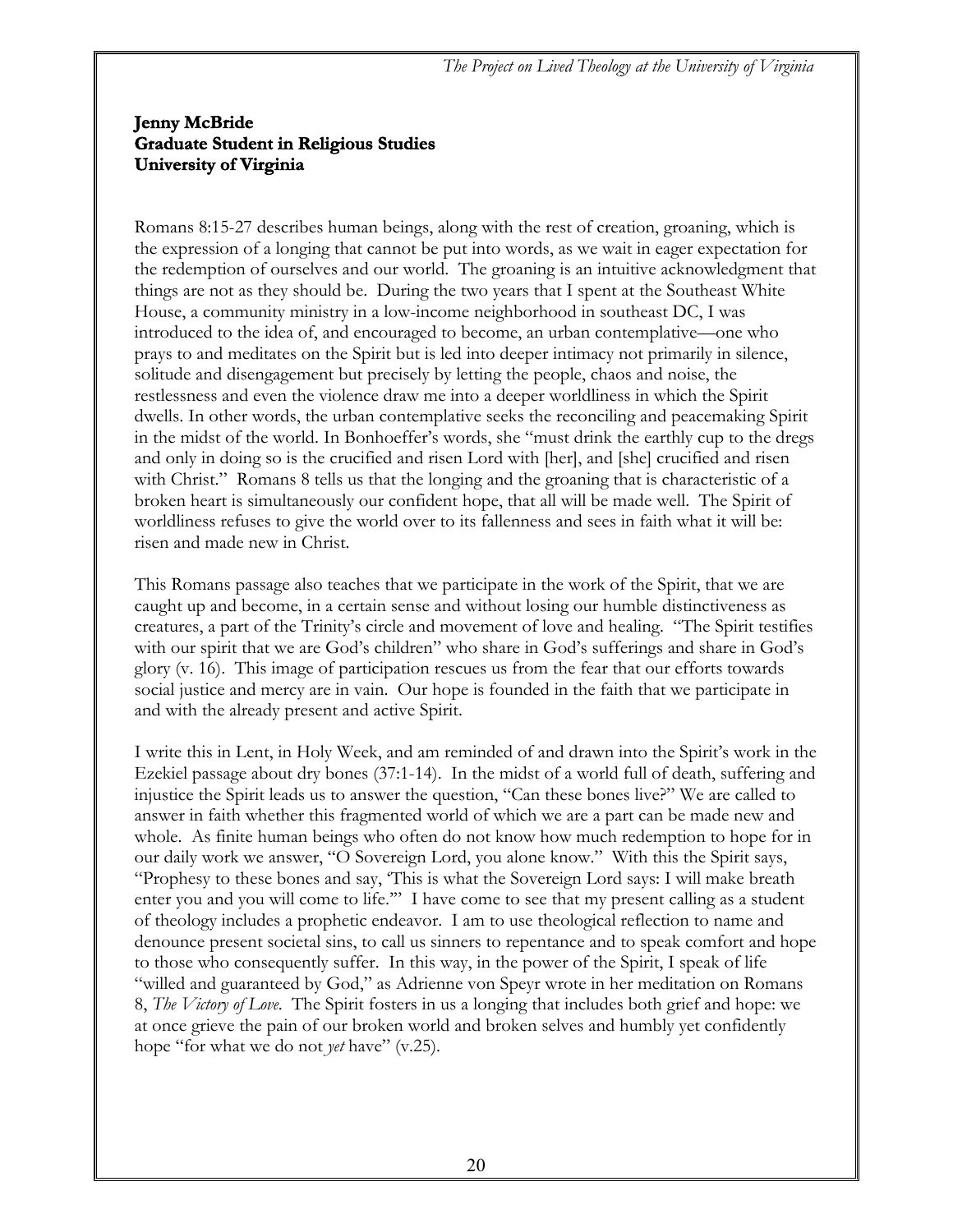#### **Alex Mejias Law Student University of Virginia**

As a law student in Charlottesville, VA, I often enjoy a comfortable distance from the real-life situations that I study. In that mindset it is easy to objectify the individuals and groups who come before the courts seeking justice and relief. There are, however, moments when the reality of the human brokenness that I see strikes hard on my heart and mind. In these moments, the systemic nature of human suffering brings a sense of despair and powerlessness. What can the law do to alleviate the burden of injustice? What can I do to bring peace where there is only violence and brokenness? These are questions that may seem odd coming from a future lawyer. Strange as they are, they simply reflect the limited nature of the law.

Law can impose penalties upon deviant behavior as it strives toward the creation of a humane society. But law cannot make you love your neighbor. Law can make the rules for fair play but it cannot make communities coalesce through healthy communication and dialogue. We need the law in order to live together, but the mere presence of the law does not fulfill our highest aspirations of human dignity and peace. To be at peace, something else must be present that exceeds the demands of the law. Until individuals, families, neighborhoods, cities, and states begin to change their values we will remain hampered by the status quo which erodes our hope in "the creation of the beloved community."

Personally, I am in desperate need of social hope everyday. As I read about injustice, inequality, and oppression it is extremely difficult to maintain a sense of hope. There have been times when I have felt numb and cold. There are other times when I have been enraged. And something has died within me. The idealistic and utopian visions of how my individual work would bring healing to the world have faded into the tragic realization of my powerlessness. Yet, within the darkness and death hope has arisen in me despite myself. I cannot say that I understand how the Holy Spirit works and moves within our hearts. I can only explain my inexplicable hope as a gift from God through the Holy Spirit.

The law offers limited hope because it cannot bring life where there is death. And though just laws are necessary for social hope and peace, they are hardly sufficient. What our society (and our world) needs is not better laws, but better people. The question must be rephrased from "what we need" to "who we need." We need new people and we need to become new people. This is the very promise that the Holy Spirit brings: that we will be recreated and infused with life through the Spirit's breath. The Bible tells of the prophet Ezekiel's vision of the valley of dry bones. In a moving account Ezekiel prophesies to the bones and then to the "breath": "Come from the four winds, O breath, and breathe into these slain, that they may live" (Ezekiel 37:1-14). As this passage displays in dramatic fashion, our hope may be grounded in the life-giving breath of the Holy Spirit. Insofar as my hope in the law is limited, my hope in the Spirit is boundless.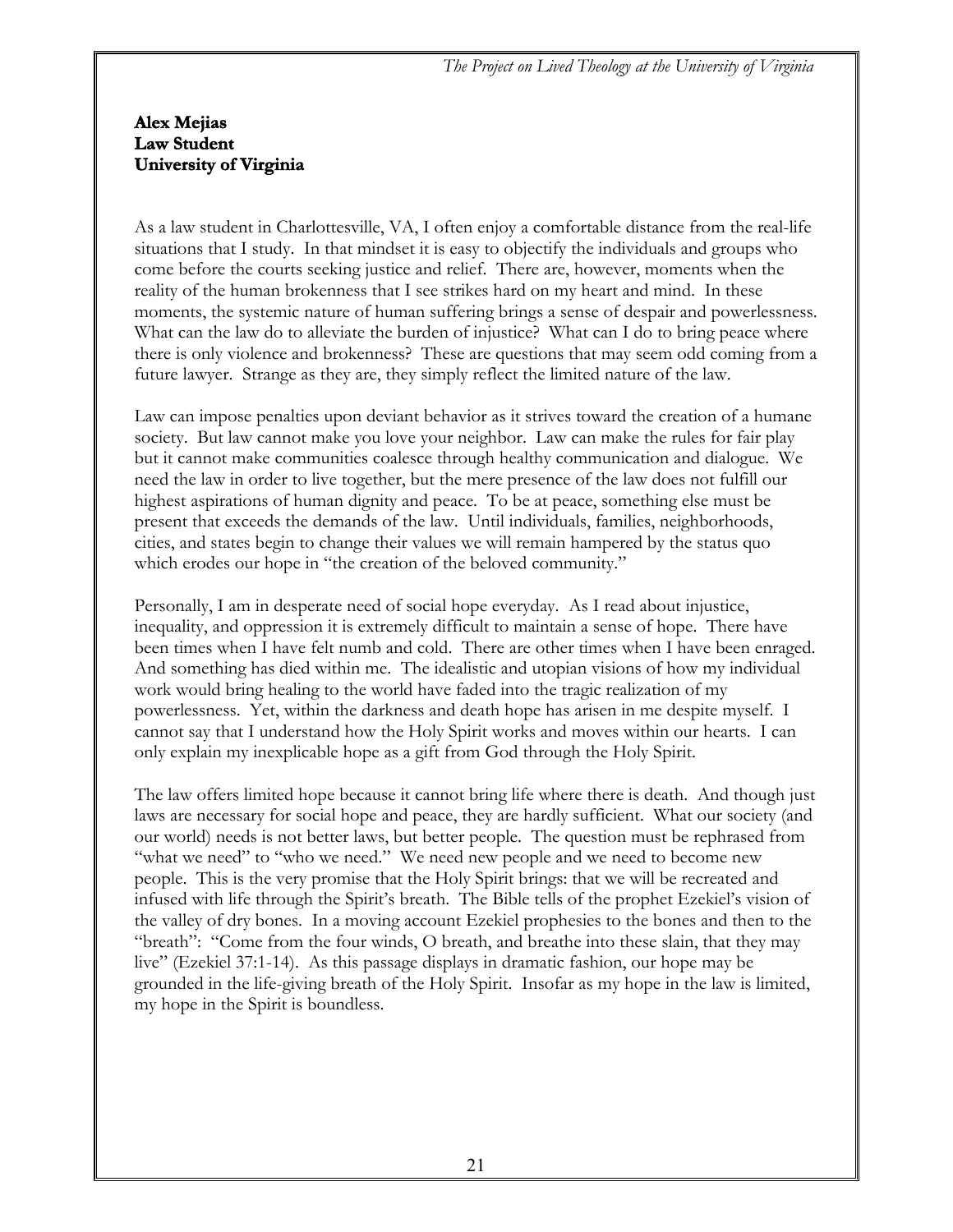#### **Bekah Menning Project on Lived Theology University of Virginia**

In 2003, I spent four months living, learning, and working in a predominantly Zulu township south of Durban, South Africa. In the Zulu language, as in the biblical languages, the same word is used for both "wind" and "Holy Spirit"; the Zulu word is "umoya". It seems fitting: both wind and Holy Spirit are unseen, unheard, and intangible, yet both contain the power to bring forth change, sometimes subtle, sometimes profound.

While living in South Africa, I was asked to coordinate gatherings between youth of the black church I attended in the township and youth of a white church of the same denomination about five miles away. (Does this segregated scene sound familiar?) Though the initiative did not seem so unusual to me, it was quite extraordinary to all the South Africans involved. At the end of the initial gathering, the pastor of the black church, who is also a leader in the township and in national religious circles, calmly exclaimed that this was something that had never before happened in that part of the country. We both agreed that, though the event was organized by human hands, it was the movement of the Holy Spirit that resulted in an unexpected cohesiveness among the youth and a genuine openness to learning about one another. Experiences of the intense presence of the Spirit are rare for me, but that night, as the youth gathered in a circle with their arms around each other for a closing prayer, I felt the presence of God more keenly than I ever had – the promise of change, life-giving change, permeated the room, and surged in my soul.

I am aware that this sounds a bit "kumbaya-ish", as I've heard some refer to such descriptions. And I am aware that genuine change takes far longer than an evening of feel-good activities and black and white arms around each other. But there is a hope that comes from the potential for life-giving change, and from change itself – a hope that grounds faith. It is this hope that sustains us on the long path to lasting change. So that when we become discouraged about how much longer the long path still is, there is the reminder that the Holy Spirit, since the beginning of time, has worked in mysterious and often surprising ways. And there is rest and peace in the hope that the Holy Spirit, *umoya*, will continue to move in and among us, stirring our foundations, sending ripples across stagnant waters, filling empty places, and renewing our lives and our communities.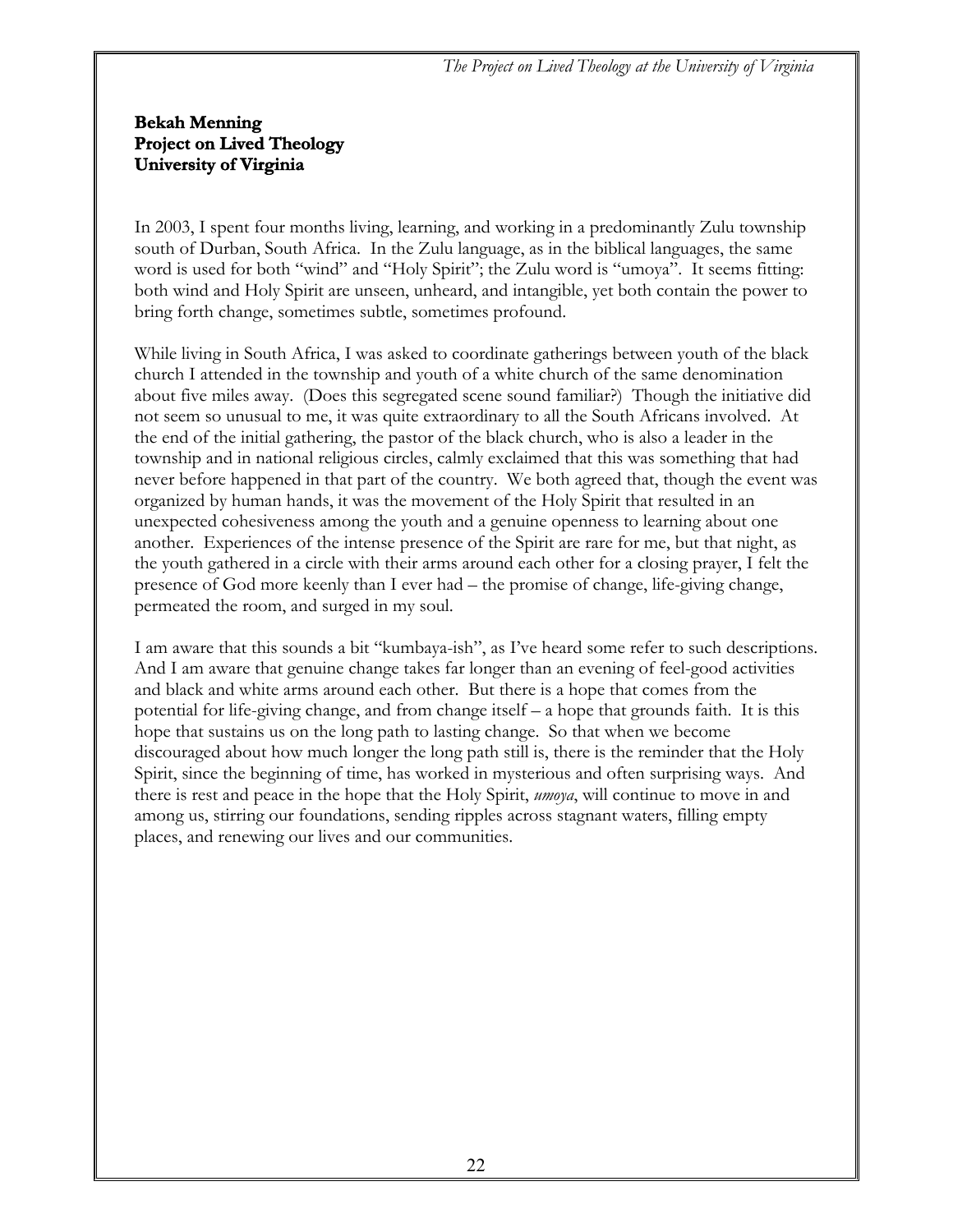#### **Carter Paden St. Peter's Episcopal Church Chattanooga, Tennessee**

I have been a parish priest for the past 20 years, and I am not a developed theologian. I fear my remarks will sound rather prosaic and jejune in our academic setting. Perhaps these remarks will point out, rather than explicate, where I have based my thoughts.

"I believe in the Holy Spirit, the giver of life." My experience of the Holy Spirit is that it is always *pointing us to* Our Lord, Jesus. Jesus *is* the way, the truth and the life, and the Holy Spirit is always calling us to look at Him and to face the Truth. No one can say "Jesus is Lord" except the Spirit points us and enlightens us to make that confession, that observation.

To write of the Holy Spirit in the life of the Church then becomes a discussion of the Trinity and how it functions. As a priest exposed to suffering, it has often been problematic to speak with too much confidence about how the Spirit is working. Rather "I greet him the days that I meet him, and bless when I understand." A seasoned Christian once told me that one cannot manufacture the Holy Spirit, because it "blows as it will," but that one should be sensitive to discern where the Holy Spirit is at work "in spirit and in truth" and to join one's self to it.

The Holy Spirit is evidently in reconciliation. Its spirit is one that draws people into unity and harmony - into shalom and peace. The bridge to peace involves more than justice; it requires confession, repentance, amendment, forgiveness and sacrifice. The spirit of mercy holds up the bridge and points us to Jesus and his Cross. I am interested in the work of the Holy Spirit to give us the will and mind of Jesus which draws us together and away from the "demon of ideology" which is stalking our world.

Practically, then, I have been concerned with the issue of justice and retribution. At one time in Tennessee, under Gov. Alexander, if the current trends of incarceration had continued at that time, one half of the population would have been incarcerated in less than 50 years (with the other half, I suppose, guarding them). I discovered the Victim-Offender Reconciliation Program (VORP) which had just come to Tennessee. Since 1987, twelve programs have been developed in our state to address these issues supported by legislation passed and funded in 1992.

The other area of conviction is the disparity between rich and poor. For ten years (1994- 2004), I served as treasurer to the Children's Medical Missions of Haiti (CMMH), an organization supporting a hospital in Leogane and a clinic and school for the physically challenged in Port-au-Prince. It is an organization which brings life and sustains life. ("Why the ribs of the earth exist frail as dust/ If but the Lord wearieth").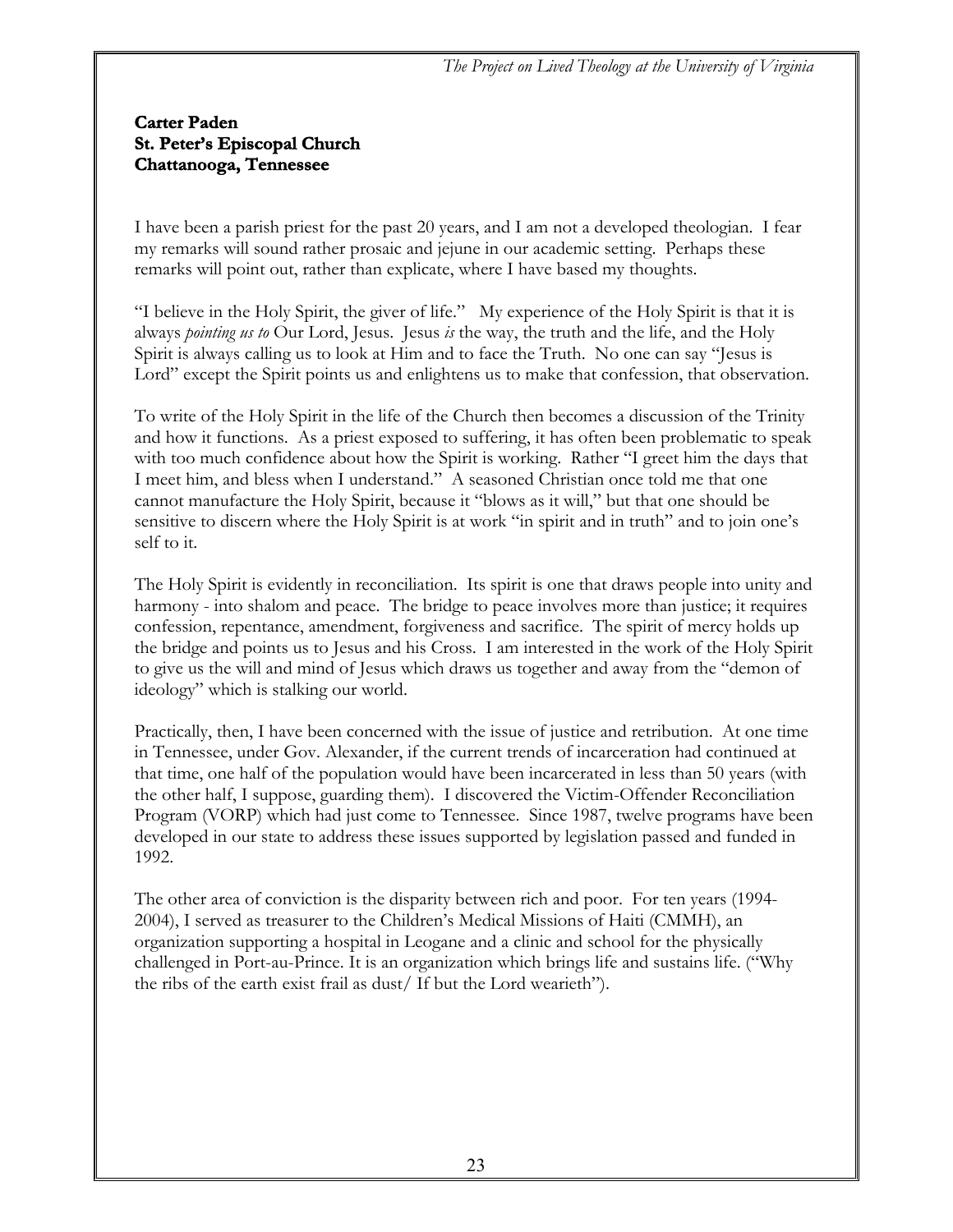#### **Stan Runnels St. John's Episcopal Church Laurel, Mississippi**

The story of the Samaritan woman at the well provides an illustration of the relationship between the Holy Spirit and social hope for me. Aside from the existential declaration by Jesus, "God is Spirit and they that worship him must worship him in spirit and truth" – suggesting a integration of the relationship of spirit to expressed faith (truth) – the action of Jesus actually entering into an extended dialogue with a 1) Samaritan 2) woman and 3) an outcast in her own community expressively animates the power of the Holy Spirit to encounter the hopeless and provide hope. For me, this encounter clearly points to the integral linkage between the animus of the Holy Spirit and the life of faith; a linkage that affects change in the world around it. A life of faith, filled with a sense of the Holy Spirit of God as the source of both life and faith, will move toward creating space for hope in the world. As is clearly evident in the story of the sheep and goats in the  $25<sup>th</sup>$  chapter of the Gospel of Matthew, such a life animated by the Holy Spirit creates social hope, especially amongst the least, by exercising a faithful life without guile or deceit.

For me, during my ministry and even before, it is the ongoing struggle to understand the higher calling of faithful living inspired by the Holy Spirit that compels and propels a believer toward just and righteous living not so much in relationship to God, but to God's whole creation. More concretely, it is the catalyst toward seeking to serve God's people, especially those on the borders of society. It is only in the linkage of lived faith and the Holy Spirit that the notion of the Holy Spirit came to have meaning at all for me. Surrounded by a more pentecostal conception of the Spirit which seemed to misuse the Spirit as some mysterious gift selectively bestowed upon certain "inspired" persons for purposes of prestige, power, and authority, I avoided even thinking about the Spirit as a component of God's being. Only as I began to realize the power of the Holy Spirit to move us beyond the limited vision of human constraints, did I appreciate the importance of the Holy Spirit as a necessary expression of God's being, an expression that provides not power or authority but a holy call to holy living for the "*du".*

Theological convictions change as do the collective categories of justice and mercy (e.g. once it was considered both just and merciful to retain slaves; theological convictions of the time affirmed this). Without question, there must be a relationship between theological convictions and works of justice and mercy (Paul's antinomian dilemma). The challenge is to do the work of theology in every generation, to discover not only the *credo* to which we are called, but also how those beliefs manifest themselves in our world in ways that express adequately our apprehension of justice and mercy. For instance, at one time theological convictions supporting a "minimum wage" led to political actions that manifested justice and mercy to those who benefited from such a wage increase. Today, in a changed economic reality, should our theological reflections on work limit us to a minimal pay threshold unrelated to livability? Does such a theological conviction adequately express justice and mercy (social hope) to those on the income borders of our society? Alternatively, are we called to consider other paradigms by which we rethink our theological convictions and expressions of justice and mercy? Of course, the reality of religious and intellectual inertia looms large. Thus, the prophetic voice – never well liked, but always needed.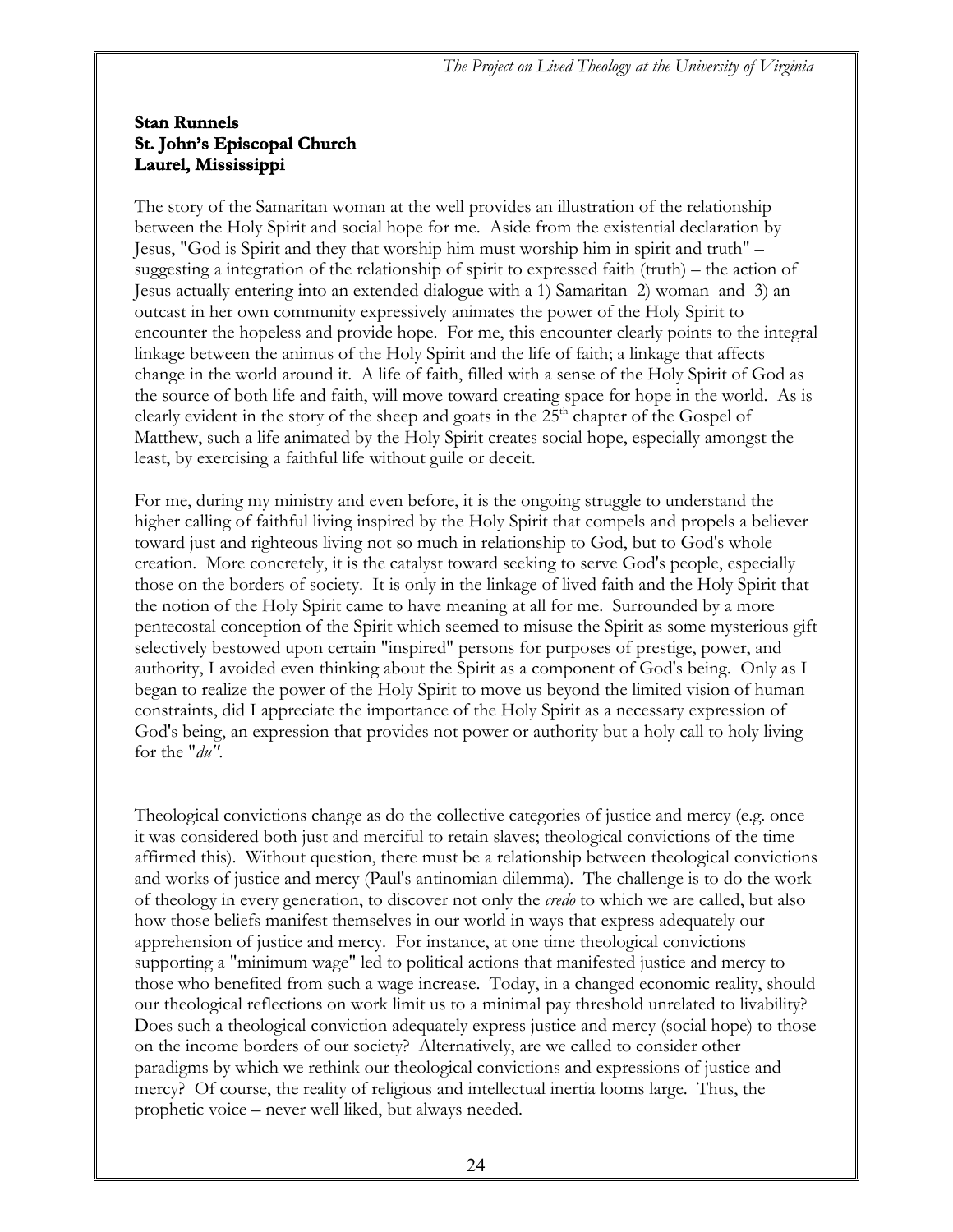#### **Peter Slade Graduate Student in Religious Studies University of Virginia**

To make any claims regarding the Holy Spirit's relationship with my work seems presumptuous to say the least. Indeed, if I have learned anything as a community worker and a student of theology it is that to speak of God's activity is a risky business.

Over a decade ago I read J.V. Taylor's *The Go-Between God: The Holy Spirit and the Christian Mission.* It is his description of the Holy Spirit active in the world, whether the church is there or not, that still informs my work today. According to Taylor, we can detect the Spirit's work where we find hope brought to the hopeless, justice to the oppressed and good news to the poor. The Spirit of God "blow [s] where it chooses" and it is up to the church – her activists, theologians, priests and prophets – to "hear the sound of it" (John 3:8).

The paradox is that it is the Holy Spirit who enables us to hear where the wind of the Spirit is blowing. For Christians, the Spirit – as well as being the comforter and advocate – is the Teacher. The Spirit teaches us the things that belong to Christ. Jesus explains to his disciples, "[The Holy Spirit] will glorify me, because he will take what is mine and declare it to you" (John 16:14). The Spirit's declarative work teaches us not only *what* is Christ's but also *who* is Christ's.

The Spirit declares that the church on earth belongs to Christ. Jesus' prayer in John's gospel is not "on behalf of the world," rather it is for the disciples whom God gave to Christ "from the world" (John 17:6-11). My work, if it is to have any relationship with the Spirit, must not ignore the church. I try to examine the witness of particular Christian communities with all their contradictions, frustrations and sin, believing that somehow they are caught up in the life of the Trinity (John 17:21).

The Spirit does not seal the church off from the world – as the church engages with the great commission and goes into 'all the world' she finds the Spirit has preceded her and is already working.

Just as Christ is the man for others, the Spirit declares that the other belongs to Christ. My work is open to the Spirit when I hear the sound of the church, not closed off from the other in fear of change and contamination, but open to the world in the hope of Christ. If through my writing and teaching there is any encouragement for the church to be the church for others – recognizing that the Spirit is already working with the poor and oppressed – then there is a relationship between the Holy Spirit and social hope in my work as theologian/scholar. I hope there is, but it is not for me to say.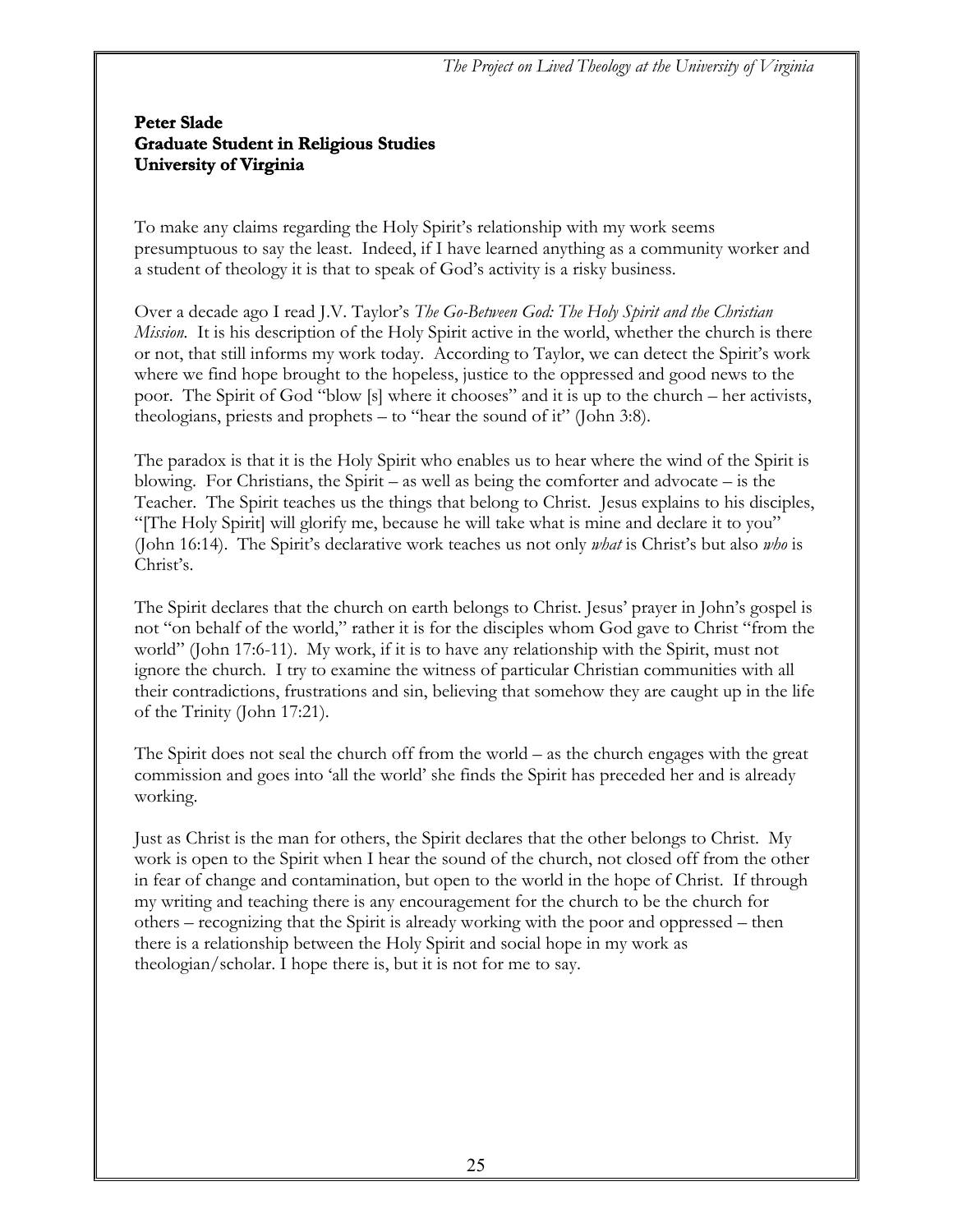#### **Becca Stevens Magdalene, Inc. St. Augustine Episcopal Chapel, Vanderbilt University**

Consider the Trout Lily

If it is true that one can contemplate the universe in a blade of grass, then it must be true that we can contemplate the eternal in a single moment; a moment like when the Holy Spirit moves in us or around us and we feel grace buckle our knees in gratitude. I felt such a moment this spring when, after years of looking at the woods around here, I saw a trout lily by a trail. I wanted to leave and bring my friends and show them the flower. I wanted to pick it, knowing it wasn't going to live more than a day, and save it between two pages of poetry. The lilies looked like they were woven into the very fabric of the earth and that their purpose was simply to behold the beauty of creation in silent praise. The flower itself has amazing detail and precision in its construction of five yellow petals that are pealed back to reveal a spotted center. Its sleek and spotted leaves resemble the rainbow trout that grace the rivers of Tennessee. When I saw them they covered about half the hillside.

For this spring they symbolize the moment that holds all the moments. They symbolize the perfection of the Holy Spirit and how thankful I am that I am in the world and awake. It makes sense to me that these are the kind of flowers Jesus talks about in the gospel of Luke. When Rome was occupying his native land and he was near the end of his life, Jesus tells his followers not to be anxious and to think of lilies. The Lilies that Christ spoke of were probably like the anonymous and beautiful flowers that grow like grasses all around us in waste lands, woods, and marshy banks. It is no surprise that we name our children after them, place them in stained glass and make them the flowers of Easter. Legend tells us they were in the garden of Gestheme as Jesus wept, that they lived in the woods outside the tomb, and that they were the witnesses to the resurrection. They connect us to the eternal moment of love.

And so lilies have been living in my head for weeks. There was a procession of calla lilies on a hillside in Ecuador where every year about twenty five of us go to run a clinic at a small school we opened nine years ago. It is easy to see them there because so much of life is the same as it was hundreds of years ago. In a moment of silence it is easy to feel swept up in the beauty and tenderness of that country where poverty and abundance share the same air. It is there that you can feel life and death hanging in the balance and that we are vulnerable and earthly. And lilies were on the altar here at St. Augustine's recently as Clemmie walked veiled down this Aisle. She graduated from Magdalene, a residential community for women with criminal histories of prostitution and drug abuse, about four years ago. It was a program we founded in 1996 as a witness to the truth that in the end love and grace are more powerful than all the forces that drive us apart and to the streets. As she was walking up the aisle I thought how it is true that our past and futures fade in the moments we surrender to love. In those moments the Holy Spirit dances and breathes in us and we are beautiful. It was the moment between the dream and the coming true and we all watched her in awe and silent prayer.

Howard Thurman always said there is no way to understand God apart from nature. We know that it is where we come from and where we go as dust. It is what keeps the breath in our bodies and makes us long for living in peace. It is why Jesus preached about sowing seeds, mustard seeds, wheat, and lilies. They bring us to our hearts where the most radical transformation happens as we fall in love with the whole sacramental world into which Jesus came.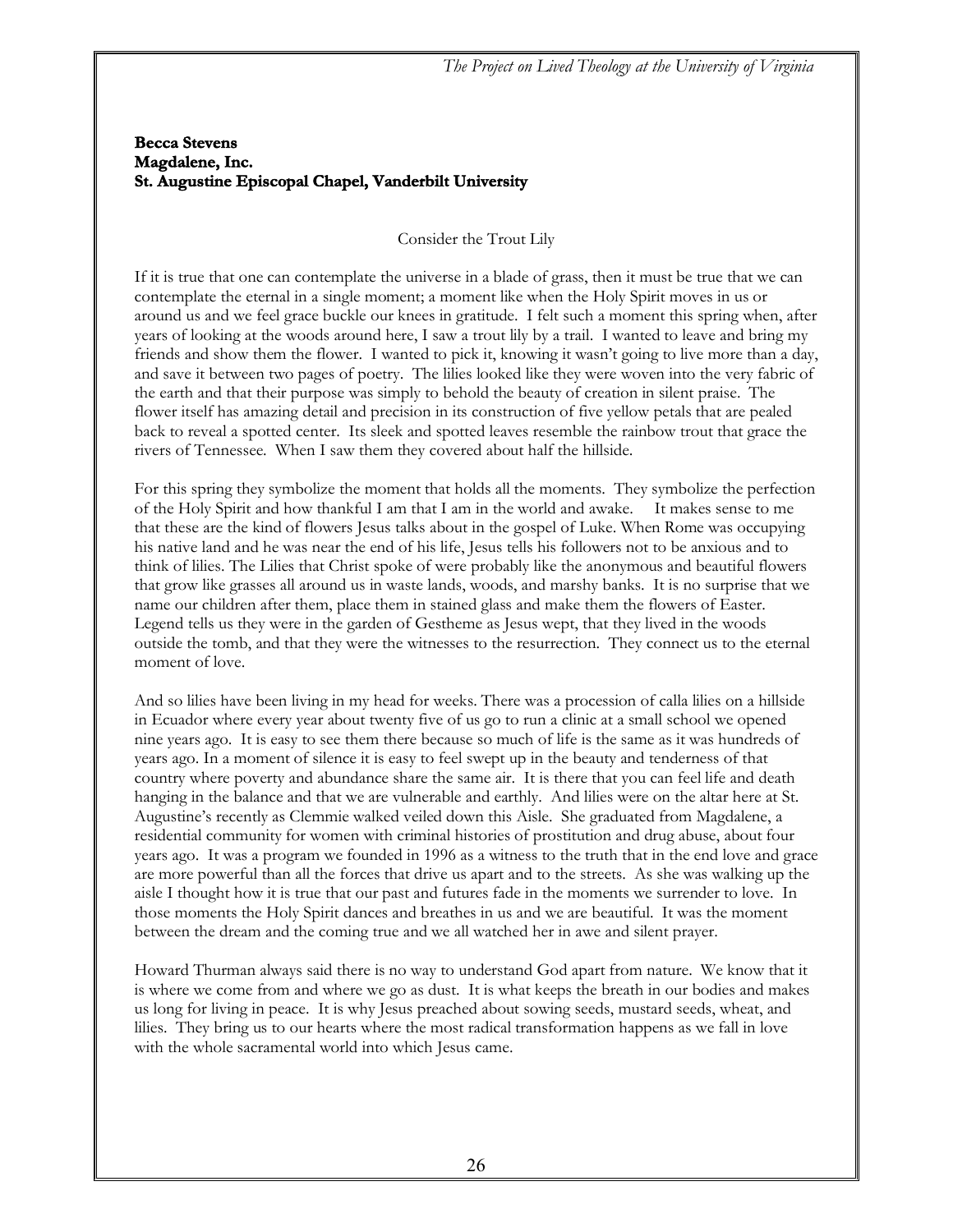So I am considering the lily and remembering that we are beautiful and precious. I am considering the earth that holds them and trusting creation will catch us when we die. God in the Holy Spirit has gilded the lilies and let us sit in a moment of complete rapture with angels.

#### **Joe Szakos Virginia Organizing Project Charlottesville, Virginia**

My departure from the institutional church began at a young age when the Roman Catholic bishop in my hometown's diocese refused to forgo the interest for a few years on a loan the diocese made to our working-class parish to build a new school. Instead of getting a little breathing room to catch up on the debt load, the bishop's decision caused great emotional and spiritual pain to many. Justice?

Many years later, we were relocating to another city, and I was stung again when our family – with two beautiful pre-school mixed-race daughters in tow – was very coolly received at church. Sadly, the congregation was originally founded by African-Americans, but whites had taken over, with little, if any, room for people of color. Peace?

Professionally, I have been a community organizer for more than 25 years in Chicago, Kentucky, Hungary and Virginia. Troubled that the congregation-based approach ignored important constituencies (like the unchurched, the very poor, and gays and lesbians), I have found myself working in places that tend to fall at the bottom of the priority list for major congregation-based networks – rural, small town, Appalachian.

In the community organizing I have done, I have learned many, many lessons. Here are two:

(1) Faith has been an incredible motivator for some people with whom I have worked. "We are going to win this struggle," an elderly Appalachian gentleman in a remote community told me. "It's right there in Isaiah," he said confidently. Despite incredible odds, the depths of his convictions and his stamina for long-term social change were unbelievable.

(2) The solutions to many of the community problems that I have seen lie in the hands of people who attend church regularly but seem to have a complete disconnect between their work lives and their spiritual lives: coal operators who exploit workers with unsafe conditions, university officials who look the other way when their dining room contractors pay wages so low that people working full-time are living in poverty, or real estate developers who are after fast cash and want their families to "live comfortably" while making the availability of affordable housing an impossibility for many other families.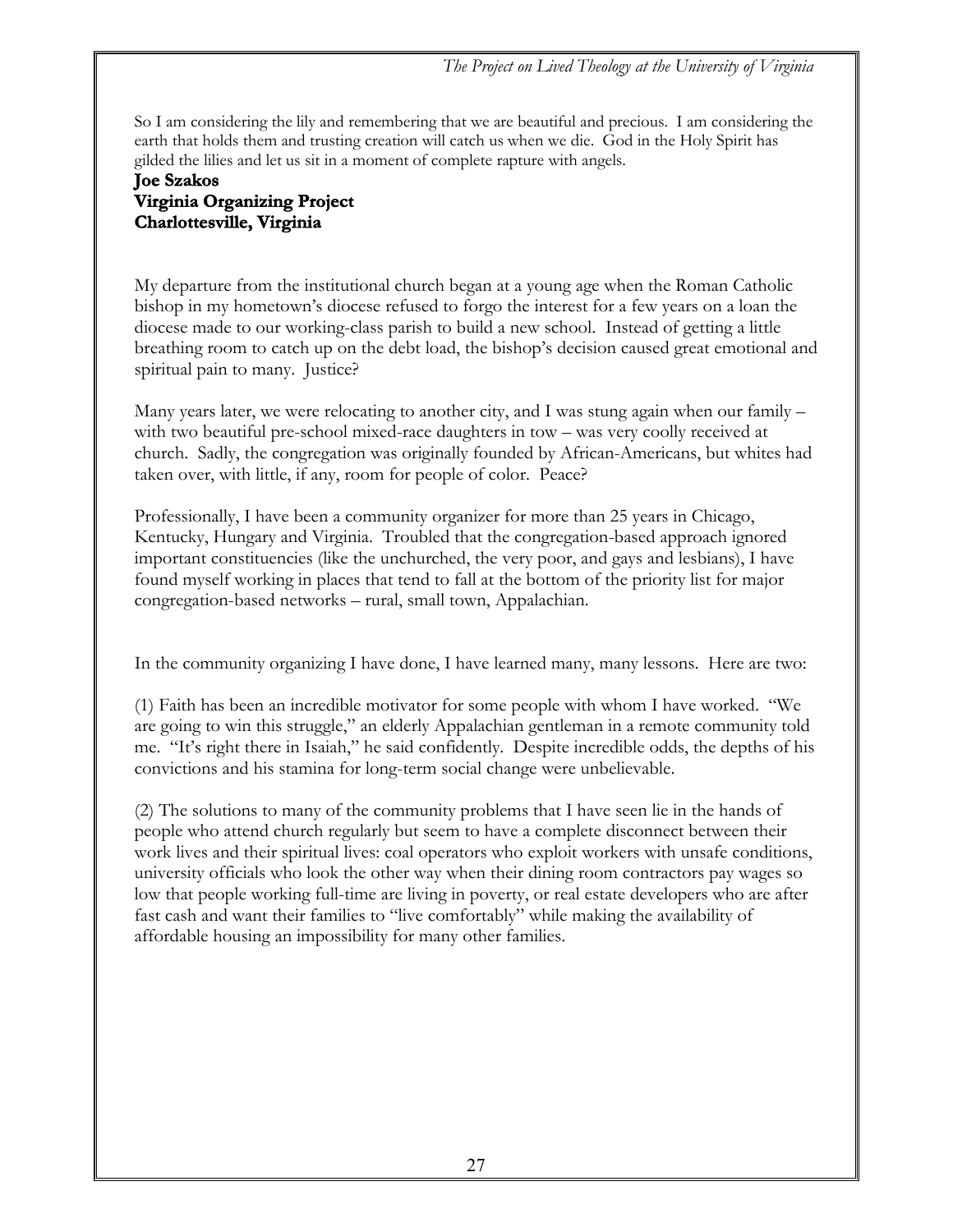#### **George Telford Pastor/Theologian Institute for Reformed Theology, Union-PSCE, Richmond, Virginia Charlottesville, Virginia**

In all my life, and in my work as a pastor-theologian, I have believed in "the general power of the Spirit," which links the purposes of God with the goal of human maturity, and puts both believers and unbelievers on a common trajectory towards a new humanity in the world, of which Christ is the first fruit. The working of the Spirit is in and through all humanity, toward a transformation and fulfillment of all human beings, and the earth as well. I believe that when all the intrinsic possibilities of social hope for justice have been played out, God's fresh possibilities for deliverance break out by the action of the Spirit.

I understand the church to be a household of faith that discerns both the ecclesial and the transecclesial work of the Holy Spirit. It gives visible expression and sacramental utterance to God's promised healing of the whole human race. It knows that the issue is the mission of God, and that it is called to discern, by the Spirit, what they are to do to be an embodiment of the real presence of Jesus Christ in their place, what kind of people they should confess themselves to be, and what kind of discipline and ethos, practices and courage are required to enable them to speak the truth to power.

The Spirit is at work both in the church and in the public world. We live in both worlds. What is formed in the church is not merely ecclesiastical faith and practice but the whole array of public social activity – occupational, educational, economic and political – represented by the actual lives of church members, all their private and public activities, all their worship and all their works for justice and mercy.

Therefore, we work through the church for justice and mercy in multiple contexts, in faith that the church will eventually be supplanted by a global society bearing the marks of the reign of God. We support resistance in the public world to the powers of evil, and live out solidarity with all the forces of hope, in faith that other human beings may be at least partially drawn with us, by the Spirit, into the moral practices that represent God's purpose for the human future in our present time and space.

Any strategy for being part of the mission of God in this way must be based on cultural, economic and political analyses of what is going on in the world locally, nationally and internationally, and on some vision of what is happening to human beings today. There is another formation that is powerful and pervasive in the contemporary world, a world of global systems, the market system being the most important with which human beings are trying to deal. Its values powerfully shape the lives of all human beings. It is urgent that we form people in a different way of seeing the world, and that we understand "the People of God" to be much larger than the church.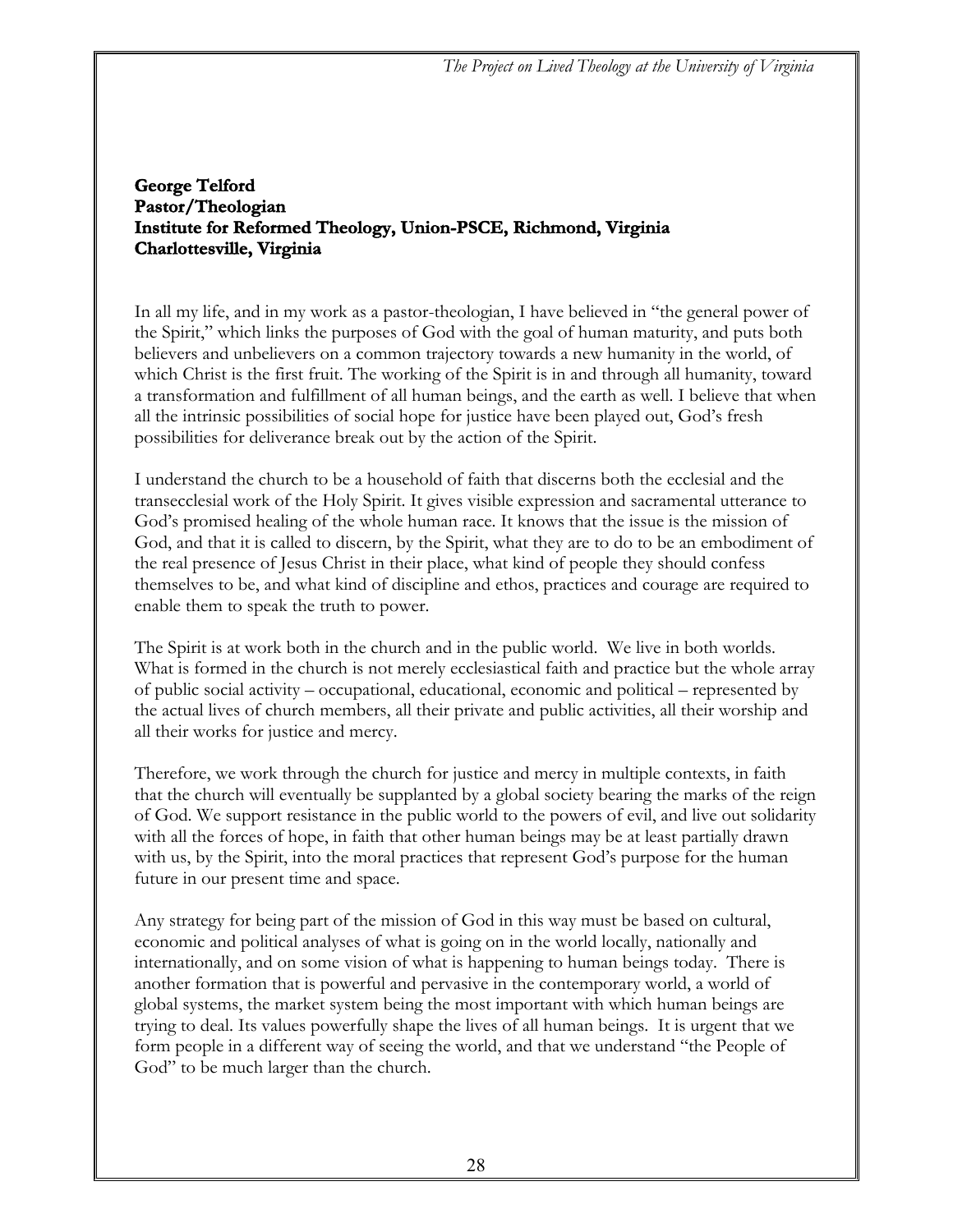#### **Greg Thompson Reformed University Fellowship Charlottesville, Virginia**

I am a pastor. This means that my vocation is born of both a mournful engagement with the guilt and corruption of the world and a hungry yearning for its restoration. My animating desire is the exposure of sin and injustice, the restoration of the broken, and the renewal of communities, even cultures. It is  $-$  as it has always been  $-$  a vocation drenched in hopeful expectation for the resurrection of all things.

My tools for this vocation, however, are strange and local tools: word and prayer, wine and bread, hospitality and service; things that are, in themselves, so powerless in the face of such widespread ugliness. And there are times when in the face of darkness the opening of a book, the breaking of bread, the singing of songs, the setting of a table seems so limited and foolish. Can it be that these things really do stand at the heart of the revolution of beauty?

And so there is at the heart of my life a dissonance between the unmeasured vastness of the need and the intrinsic (and purposeful) weakness of my resources. Because of this there is a sense in which my entire vocation is built around an utter dependence upon the work of the Holy Spirit. I frankly have no other option, nor do I see the possibility of such. Either the Holy Spirit works in time and space to undo the brute facts of fallen existence, or there will be no undoing.

Having said this I should also say that my understanding of the nature of the Spirit's work – upon which I am so dependent – is woefully cursory. I need to learn more of this One who stands behind and before all of our common labors toward redemption. And so I join you in hopes of doing so.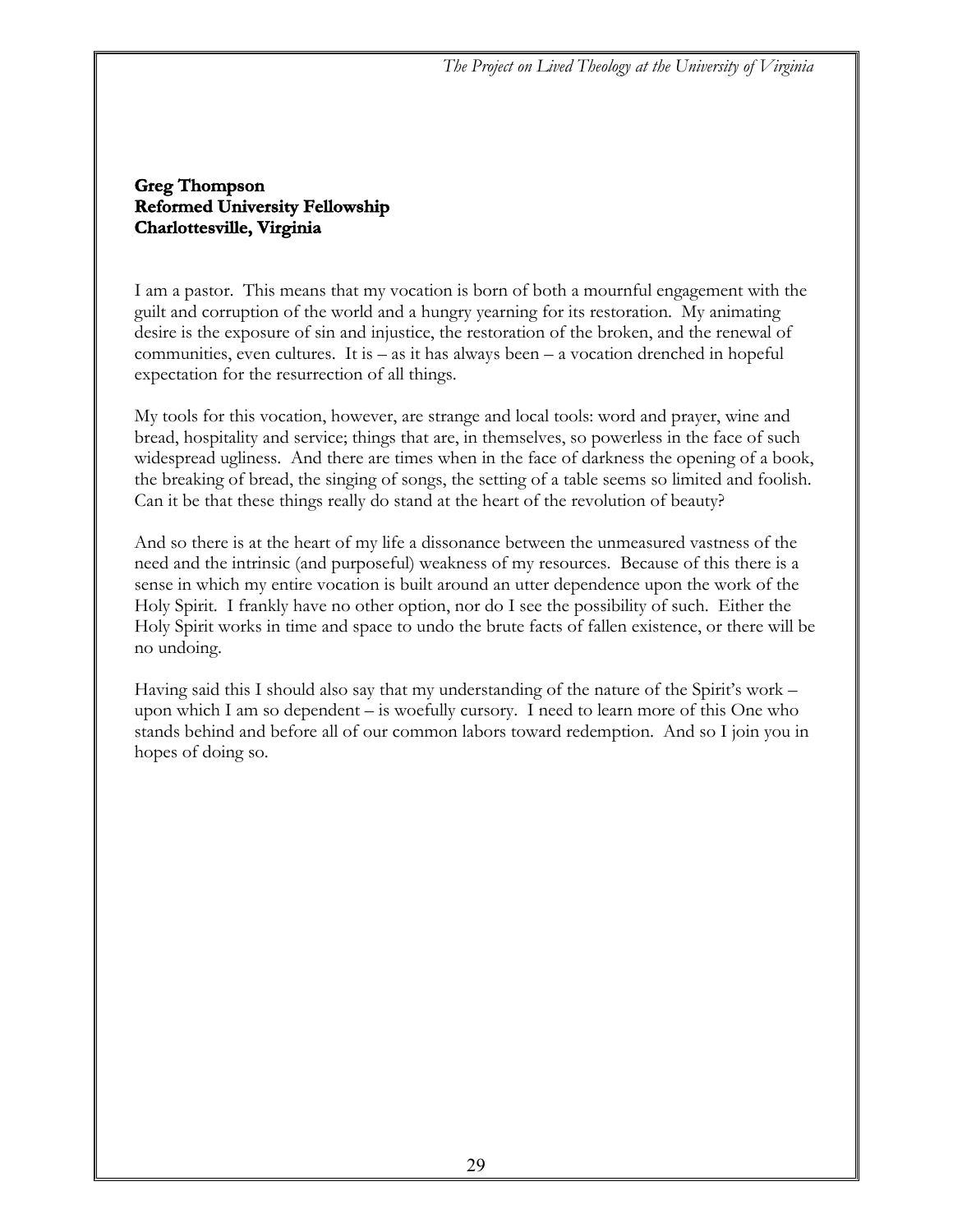#### **Corey Walker Religious Studies Department University of Virginia**

#### The Risk of Critical Theological Thinking

"Questioning opens up possibilities of meaning [. . .] to ask a question means to bring into the open. The openness of what is in question consists in the fact that the answer is not settled." -- Hans George Gadamer, *Truth and Method*

I am of the opinion that "[t]here is an implied theology operative even within the 'nontheological' sections of my intellectual labors. Indeed, without what the critical theorist Max Horkheimer called a 'theological moment' – that is, the space for critique, openness and renewal within [intellectual life] – no matter how skillful, [intellectual work] in the last analysis is mere business."<sup>1</sup> In pursuing what Horkheimer terms the "theological moment" within the discourse of theology, I have come to advocate a project that prefers a deliberate and considered critical theological thinking in place of traditional conceptualizations of theology. Critical theological thinking privileges a multiplicity of processes of inquiry into mundane and everyday sites that present innumerable spaces for doing theology under erasure. In other words, critical theological thinking cancels out the hegemonic construction of theology while maintaining the possibility for its redeployment with different categories and under radically different circumstances. This project lives in the tension between the known and the unknown in order to exploit the in/finite opportunities of pursuing the Im/possible.

From this perspective, to contemplate the relation of the "Holy Spirit" and "social hope" in our present moment requires that that we radically shift the theological terrain. Indeed, to take the meanings of these constructs as always already self-evident and understood is to extend a particularly acute and virulent epistemic violence. Instead, I offer the following remark by Karen Bloomquist as an alternative site for contemplation and interrogation:

Evoking the memory of suffering, especially that which contradicts 'the American Dream,' is the crucial link between critical theory and theology, the political and the personal, emancipation and redemption. A socio-political theology enables a breaking through of the sense of fatedness, the raising of critical consciousness, and thus the empowering of subjects for transformative social praxis.2

By suggesting this passage for reflection, I wish to temper the desire for clarity and transparency that is so much interwoven with the construction, production, and distribution

 $\overline{a}$ <sup>1</sup> Charles Villa-Vincencio, *A Theology of Reconstruction: Nation-Building and Human Rights* (Cambridge: Cambridge University Press, 1992), 3.

<sup>2</sup> Karen L. Bloomquist, "Toward a Theological Engagement with Working Class Experience," *Word and World* 2 (Summer, 1982), 270-276.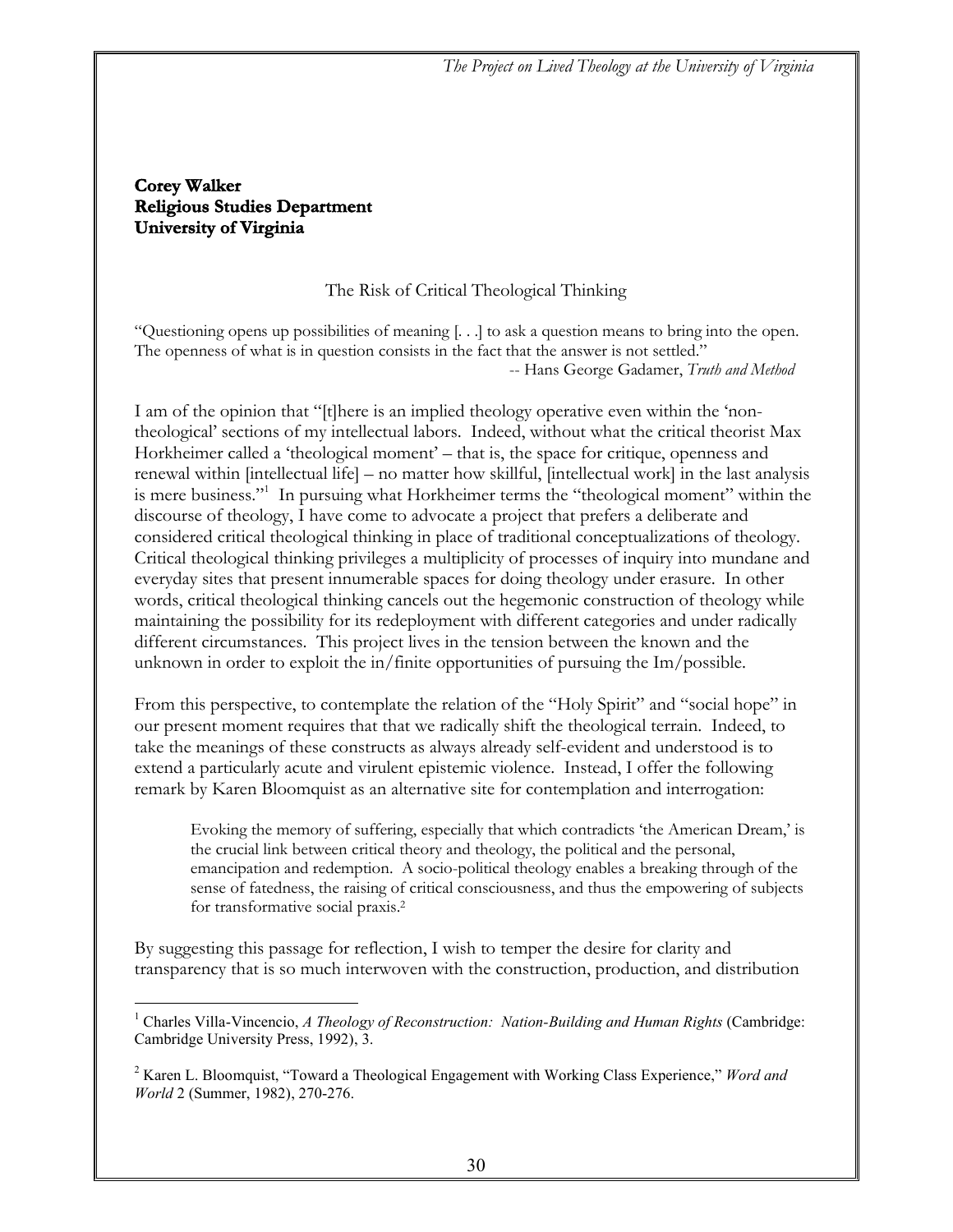of traditional theology. To begin a process of critical theological thinking in this instance requires us to proceed by way of an ethic of opacity. That is, to introduce and extend a point first made by Charles Long, a posture that recognizes the "inexhaustibility of the opaqueness" of the minor and marginal aspects of existence, the quotidian if you will, that forms the very foundation of the possibility of theology proper.<sup>1</sup> In reference to the Bloomquist passage, the question for our consideration becomes: "How do we cultivate a critical theological thinking that understands that our theological concepts and categories always already introduce the abject, but yet we nevertheless feel compelled to try to make theological sense of our world?"

George Bataille offers the following instruction, "Every time we give up the will to know, we have the possibility of touching the world with a much greater intensity."<sup>2</sup> A critical theological thinking informed by an ethic of opacity gifts us the opportunity of opening our theological horizons to that which cannot be appropriated and apprehended by traditional theological formulas and systems. We can begin to engage and understand the world in all of its strange familiarity.

My theological project does not offer stock answers in as much as it opens up new avenues for questions and opportunities for exploration. We eschew rigid systems of theology that have outpaced our ability to wrestle with the messiness of the everyday. This process of theological inquiry is but a humble attempt to contemplate things that are ultimate without guarantees. Such is the risk of critical theological thinking.

 $\overline{a}$ 3 Charles Long, *Significations: Signs, Symbols, and Images in the Interpretation of Religion* (1986; Aurora, CO: The Davies Group, 1995), 204.

<sup>4</sup> George Bataille, *The Unfinished System of Nonknowledge*, ed. Stuart Kendall and trans. Michelle Kendall and Stuart Kendall (Minneapolis: University of Minnesota Press, 2001), 115.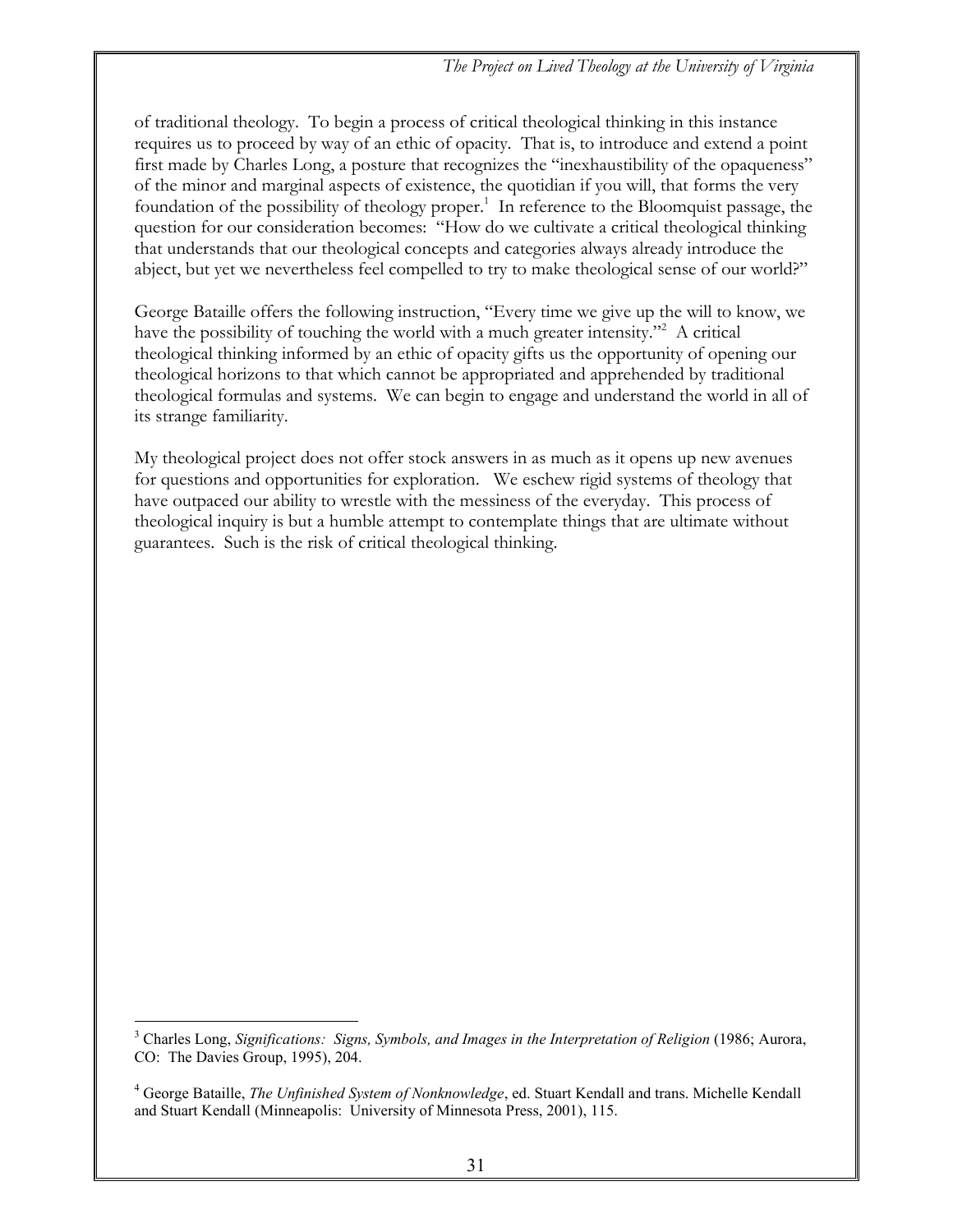#### **Paul Walker Anglican College Ministry Charlottesville, Virginia**

I believe that any hope we have for social change is based entirely in the work of the Holy Spirit. This is true for the Spirit's work in the world outside the agency of the Church as well as for the believer's complete dependence on the Spirit as the agent of social change.

The Spirit is not restricted to the visible or institutional church – God is free to act however and through whomever he chooses. Therefore, we see the Spirit at work in the world wherever the fruits of justice and peace are established.

Yet, the primary means by which God works in the world is his church, marked by faith in Jesus Christ and empowered by the Holy Spirit. It is the Holy Spirit who regenerates sinners and liberates them from the stultifying and burdensome oppression of the law.

This work results in totally new creatures who are able now to love the creation they had wished to dominate and abuse prior to the Spirit's work of conversion. Now, by grace alone, the Spirit grows his fruit in them: love, joy, peace, patience, kindness, gentleness, faithfulness, and self-control. The expression of this fruit in the life of the believer is the grace filled battle with the demonic tyranny of the world's powers and the inevitable victory of the Kingdom begun by the death and resurrection of Jesus Christ.

The Spirit is the originator, motivator, and finisher of any work for social change in the world.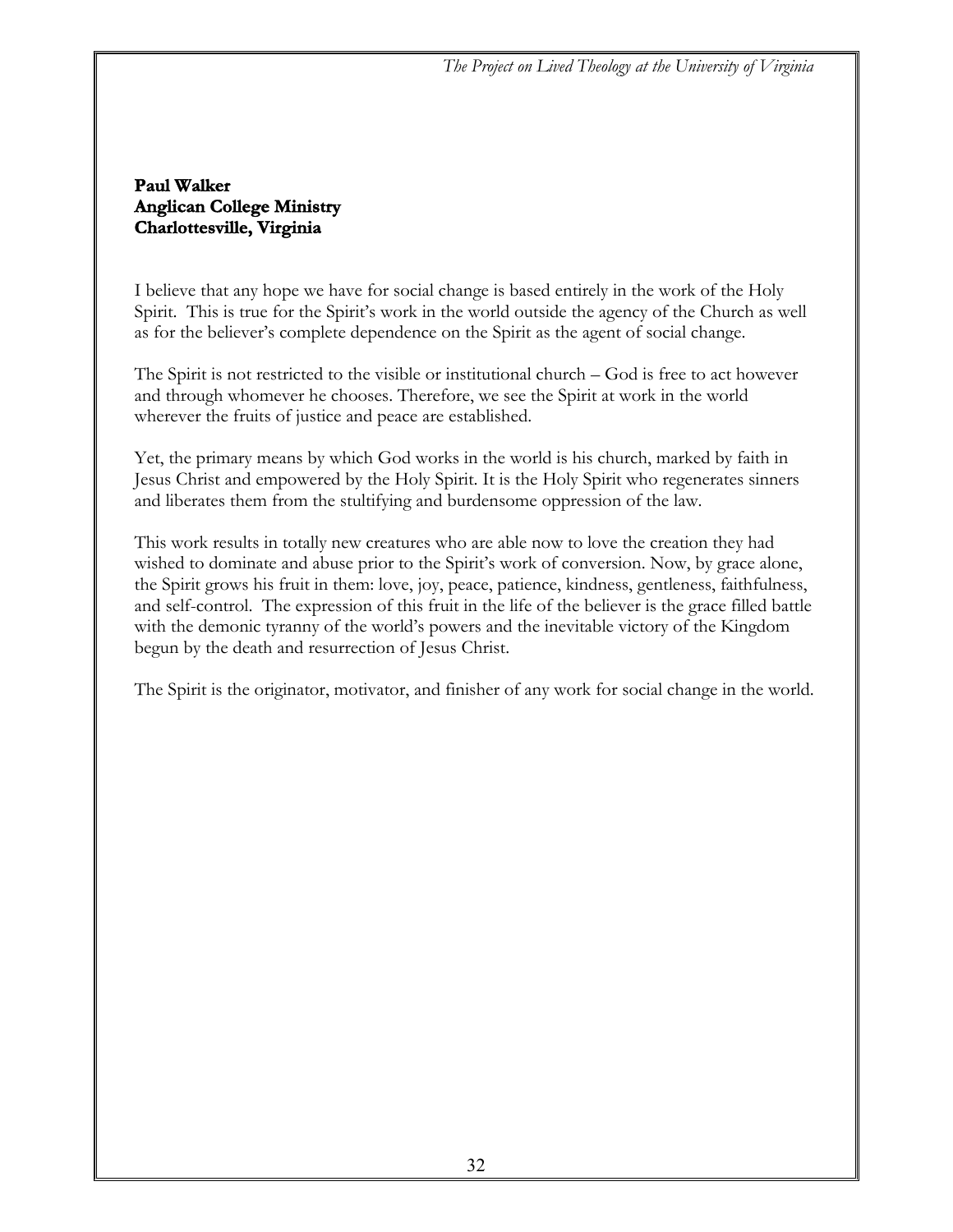#### **Matthew Whelan Graduate Student Center for Tropical Agriculture Research and Higher Education Turrialba, Costa Rica**

The Catholic community in the El Chile region of Honduras, where I lived and worked for two years, taught me more about the Holy Spirit's presence in the struggle for life amidst death – and the social hope engendered by that presence – than any other church community in which I have participated. High up in the mountains of central Honduras, El Chile was comprised of farming families who produced maize and beans for subsistence, and coffee for cash income. I arrived there as they were in the grip of privation: Hurricane Mitch had recently struck, a natural disaster unlike any residents had ever known. Its wind and water tore full-grown trees out of the earth with root-structure still intact, altered the course of rivers, and washed away harvests. Around this time, the price of coffee was likewise falling on the world market, devastating local livelihoods, and contributing to the exodus from the Latin American countryside. As if these disasters were not enough, two years of back-to-back drought affected the maize and bean crop, and for many families, there was no harvest.

Within these circumstances of generalized hunger and need, when an earthquake struck El Salvador in 2001, the Catholic community's response was the outpouring of generosity: They gathered from amongst themselves a sack of maize and another of beans – collected pound by pound – and petitioned the local diocese to ship the food to the needy in El Salvador. Alex Reniery, one of the church leaders, reflected on these events during his Easter Vigil homily on John 8:12. He took us outside into the night, and we formed a circle. He then passed out candles, which we began to light. With the wind, it was a struggle to keep the candles lit. But eventually we stood facing one another – light illuminating our faces – and he spoke to us about how Christ's light helps us to see the faces of others and respond to their needs. It is under the guidance of the Holy Spirit, he said, that we incarnate that light in our lives together as church, in a world that threatens to extinguish it. I by no means wish to suggest that this community did not have its share of problems and sinfulness. But its continual expressions of compassion and companionship – epitomized in giving the maize and the beans from their own mouths – witnessed to the movement of the Holy Spirit among its members and provided hope of what is possible.

The Spirit's creative presence could likewise be discerned in their struggle to refashion their agricultural practices. Community members maintained that much of modern agriculture, in its excessive use of agrochemicals, its virtual elimination of fallow periods, and its complete dependence on a few seed varieties, encourages us to eat, not from the gifts of creation, but from creation itself. In contrast, we attain the abundance that enables us to "live long on the fertile land" (Deut. 4:40) not through extraction and pushing production to the limit, but through reciprocity and the vigilant practices of land stewardship. They taught me to envision agriculture – and its attendant systems of processing, distribution, and consumption – within the wider theological landscape of the health of our relationship with creation, God, and one another. Clasping my hands in prayer with them felt like, to paraphrase Barth, the beginning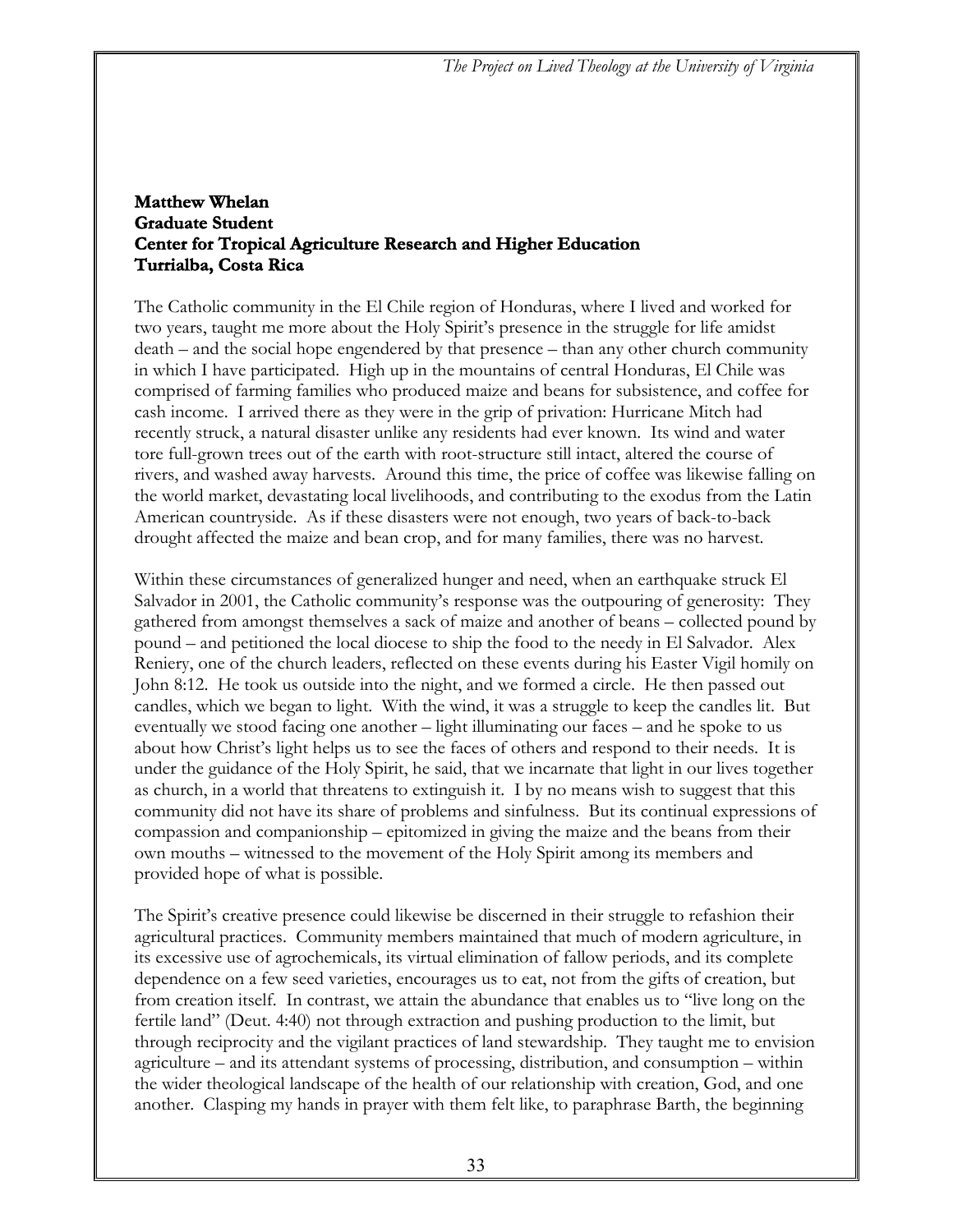of an uprising against the forces that dismember our world and testified to the Spirit at work in the "renewal of the face of the earth" (Ps.104:30). But it also left countless questions in my mind about our present relationships to those who produce our food, and the new communities that remain to be formed to invite them to the table.

#### **Richard Wills, Sr. May 2005 Graduate, Religious Studies Department University of Virginia**

Pneumatology, Social Justice and the Individual

Is the Holy Spirit really interested in the question of social justice, and if so, to what extent is social equity thereby effectuated, and moreover, how? While few would disagree with the Johannine claim that "God is love" there are those who seem less certain about love's relationship to social justice. It should follow that a theology premised upon the fact of God as love must then also assume the active presence of the Holy Spirit, who, in love, seeks to bear witness to the world in a manner consistent with God's chief character. While, at bottom, love is essentially relational and, therefore, primarily concerned with the renewal and restoration of ruptured relationship, i.e. via the redemptive work of Christ, it may be argued that love is also sociological in nature inasmuch as it also considers the extent to which authentic loving relationships are fundamentally holistic in their scope of concern.

Beyond this broad affirmation of assumed social interest, the remaining difficulty is in determining the level or levels at which the Holy Spirit may choose to negotiate the issues of social concern on humanity's behalf. Walter Rauschenbusch's primary critique in this regard was that the church and its theologians held to a view that was far too individualistic to be of sufficient collective consequence in this area of social advocacy and transformation. Their preoccupation with the sin and salvation of the individual had eclipsed a view toward the equally tragic corporate sins committed against societies disenfranchised. Inconsistent with Reinhold Niebuhr's later assessment of "Moral Man and Immoral Society" he maintained that the Holy Spirit was in fact interested in converting the corrupt systems that fostered and furthered social destitution, as well as the individual. Needless to say, similar questions regarding the Holy Spirit's relationship to social justice exist today.

In more than a few ecclesial circles, the underlying theological assumption is that the adverse social circumstances waged against the individual somehow represent the consequence of their breached relationship with God. Hence, salvation and social justice become a byproduct of the health, wealth and prosperity package that is offered when one entrusts one's life to God and is thus empowered by the Holy Spirit to overcome life's many adversities. At bottom, the idea of surmounting injustice is hooked to the individual's newfound authority to "name it and claim it" or by moving into "the next level, season, and or destiny." In each case the "breakthrough" is realized in keeping with God's purpose for and the Holy Spirit's empowering of the individual. Needless to say the modern day Civil Rights Movement would not have been inspired nor sustained by this type of rugged individualism. If in fact, the Holy Spirit, as that expression of God's loving witness in the world, is really interested in the world's larger social concerns, as Martin Luther King, Jr. suggested, the more compelling question may be to what extent the church shares this concern and is willing to cooperate with God's desired activity in human history.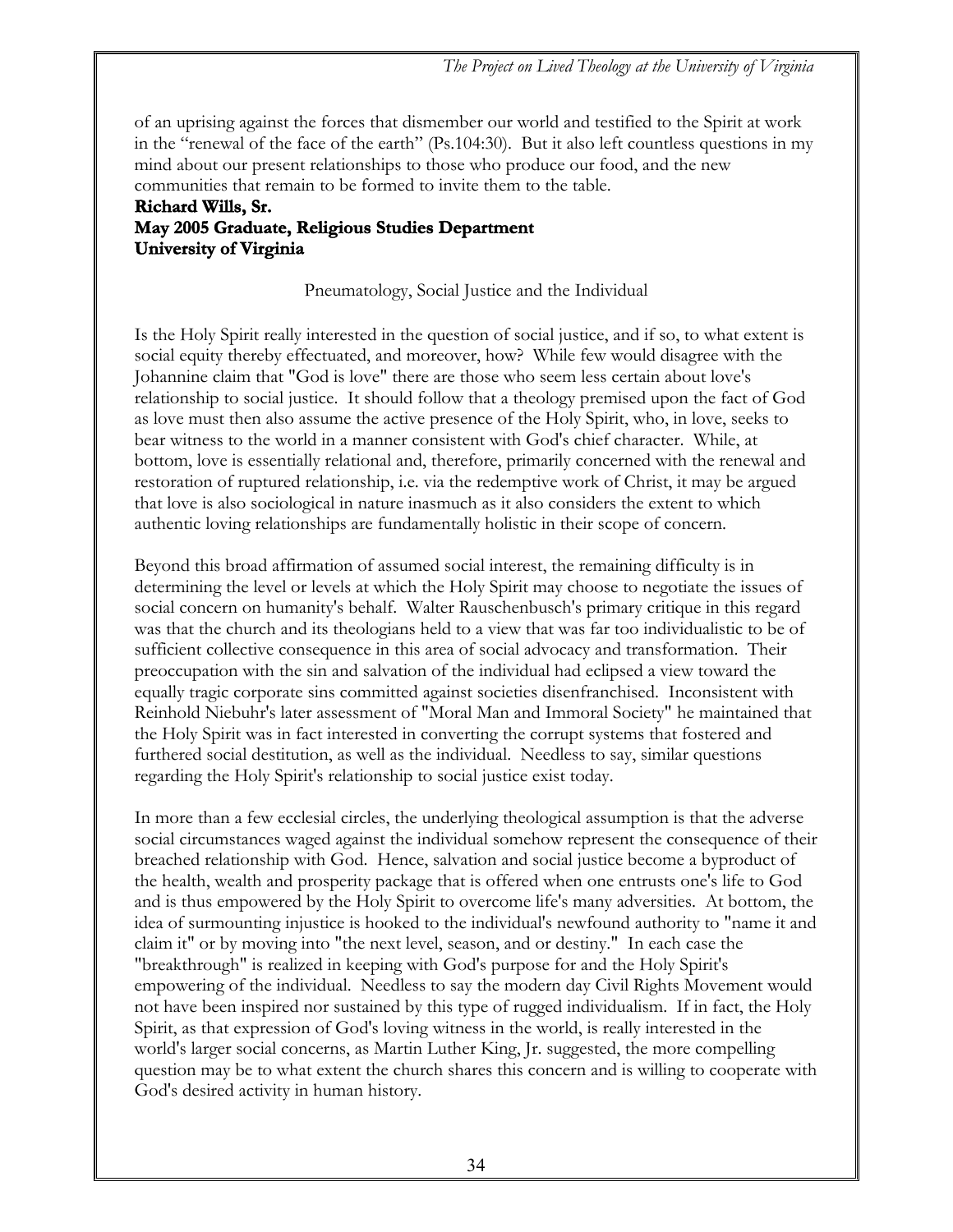#### **Craig Wong Grace Urban Ministries San Francisco, California**

The Holy Spirit breathes the Church into being, and the Church embodies the hope of the gospel in the world. This simple statement captures our congregation's central theological conviction that the Spirit's relationship to "social hope" can only be properly understood ecclesiologically. "Embodiment" also implies that gospel hope is intrinsically social, that is, the gospel is about deliverance from that which has torn humanity apart. In other words, the church bears witness to the gospel because it lives its life together in ways that a fallen world is incapable of. Therefore, not only is social hope impossible apart from the Holy Spirit, but it also follows that there is no hope for the world apart from the Church.

This Church-centered understanding of the Spirit-Mission relationship comes from over twenty years of slogging it out as a young congregation under the leadership of a pastor whose own spiritual upbringing and ecclesial context found him longing for better things for the American Church. Perplexed by the relative apathy of the evangelical mainstream during the civil rights movement, Reverend Bob Appleby committed himself to pastoral work that insisted on gospel integrity for the church's identity, community life, and mission. His vocational journey brought him from his hometown of East Palo Alto, California to various South Bay coastal communities, and eventually to San Francisco. From a Cumberland Presbyterian Chinatown-based church, he and ministry associate, Sharon Huey, led a new plant in 1983 called Grace Fellowship Community Church (GFCC). GFCC committed from its inception to ask two questions: "What does it mean to be the Church?" and "What does it mean to be the Church in San Francisco."

Believing that the Holy Spirit promises to instruct the Church in truth and righteousness gives us confidence to engage theologically with these twin questions of Church and mission. Practically speaking, this means that we take the congregational discipline of biblical or theological study seriously, building in weekly time to gather as a whole congregation around scripture, books (Hauerwas, Willimon, Clapp, Weber, to name a few), and the seasonal reflections of Advent and Lent. Reading is vitally important for our pastoral staff, and is encouraged as well at the congregational level through quarterly writings and book reviews. This "word-centered approach" assumes the work of the Spirit in shaping, judging, up-ending our categories of what it means to be Christian, what it means to be the Church in the world. We assume this to be true in Sunday worship, where the Spirit uses the spoken, sung and liturgically rehearsed word to re-orient us around that which is true.

If the Spirit of God has His way with us, we assume that we will be positioned in ways diametrically opposed to the "wisdom of this age," graciously forcing us to recognize our idolatries, our capitulation to the powers and principalities that hold the American Church, of which we are a part, captive. It assumes that "things are not the way they are supposed to be," that we live amidst fallen structures that oppress and crush people, and that the Church is